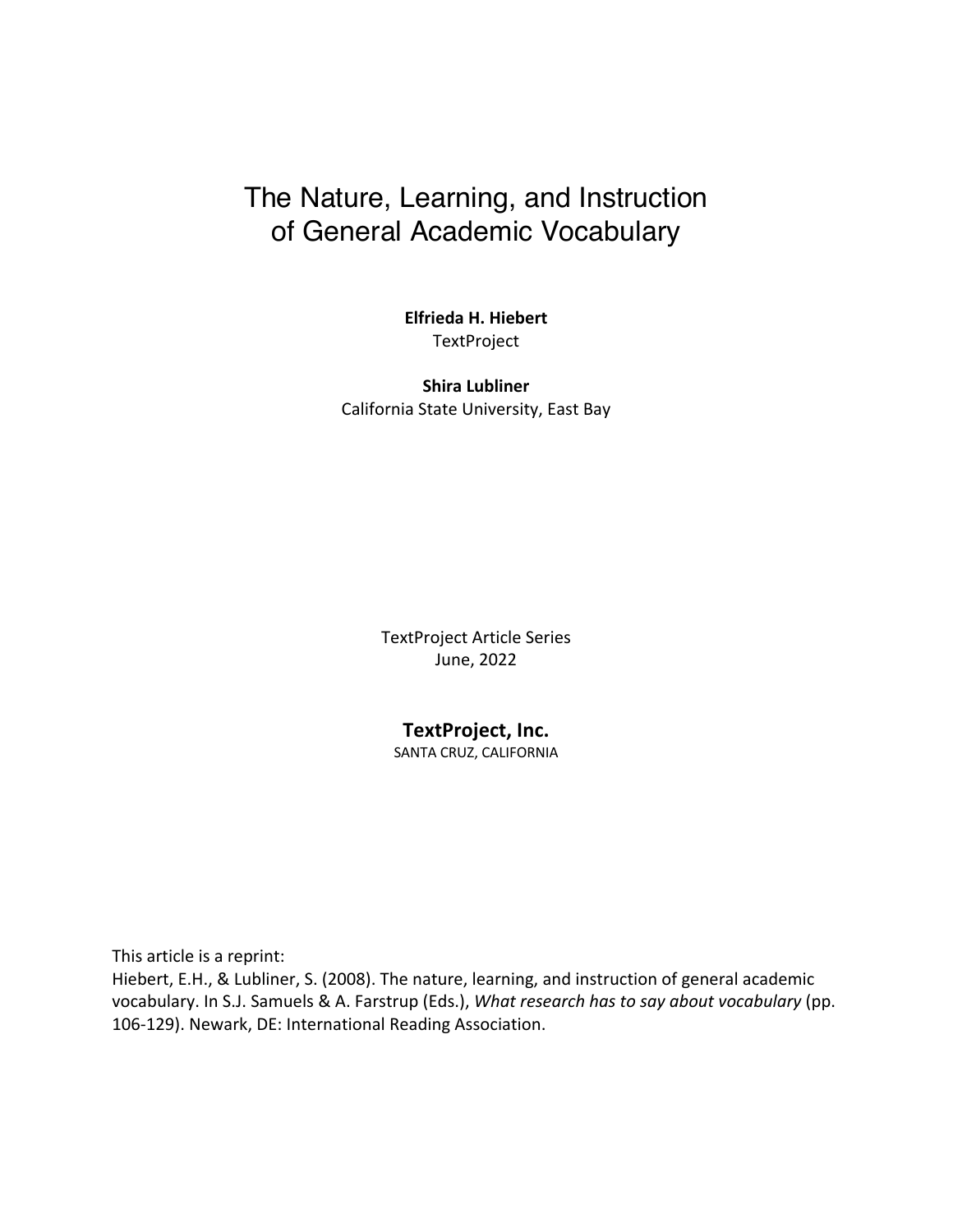# *Chapter 5*

# **The Nature, Learning, and Instruction of General Academic Vocabulary**

Elfrieda H. Hiebert and Shira Lubliner

Scholars have characterized school texts, especially those in content areas, as using a special register called academic language. Cummins (1979, 1984), in particular, distinguished between basic interpersonal communicative skills and cognitive academic language. For instance, the comment "Hey, that's a good point," while appropriate in a conversation between coauthors about an academic paper, would not be anticipated in a review by an editor. An editor would likely say, "The explanation in the second paragraph is noteworthy." The former illustrates the nature of language that Cummins describes as interpersonal communication, while the latter is a form of cognitive academic language.

Cognitive academic language is not simply a function of whether language is oral or written. Biber (1988) demonstrated that, even within oral language, a lecture that consists of a scientific exposition will be considerably more complex than an intimate interpersonal interaction. Typically, however, written language genres have more sophisticated vocabulary than oral language (Hayes & Ahrens, 1988). Even within the written language that appears in school texts, however, the nature of vocabulary can differ substantially across genres. The two excerpts that appear below illustrate two text types. Excerpt 1 (from a fourth-grade language arts text) falls into the category of general narrative exposition, and Excerpt 2 (from a fourth-grade social studies text from the same publisher) illustrates scientific exposition.

Excerpt 1: "Get that dog in," the pilot hollered. "I want to get out of here before the storm hits!" Akiak jumped and pulled and snapped. All she wanted was to get back on the trail. To run. To win. Then all at once, the wind gusted, the plane shifted, and Akiak twisted out of the handler's grip (Blake, 1997 in Cooper et al., 2003).

Excerpt 2: Geography is the study of the people and places of Earth. It explains the forces that shape the land. It explores how living things are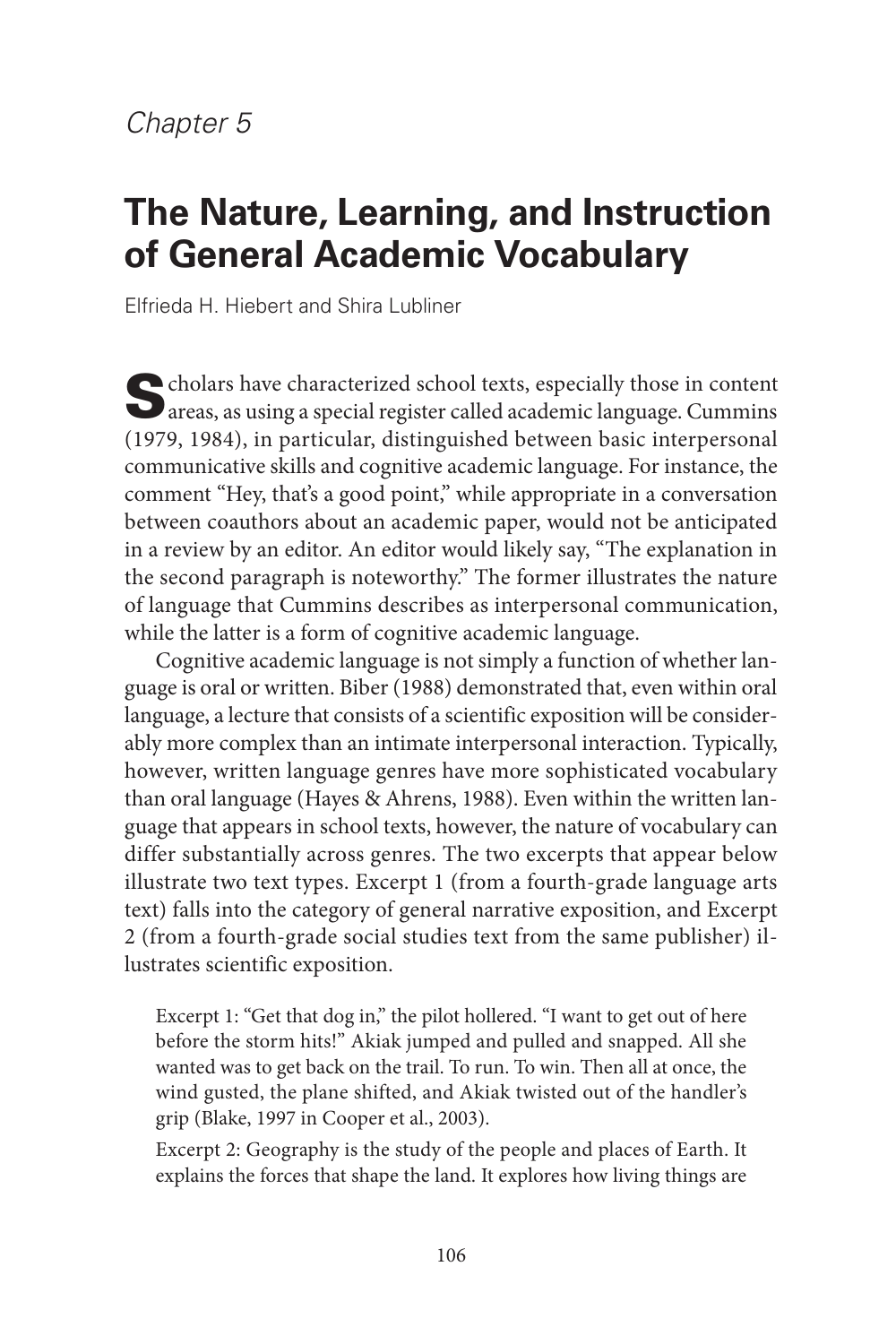connected to the places where they live. Geography helps us understand our environment. An environment includes all the surroundings and conditions that affect living things (Viola et al., 2005).

While both texts that these excerpts represent have approximately the same percentage of rare words (around 23% for the narrative; 20% for the expository) (Hayes & Ahrens, 1988), the rare words in the two genres are different in kind. The narrative excerpt has synonyms for words that most fourth graders know (Dale & O'Rourke, 1981) such as *hollered* (yelled, shouted) and *gusted* (blew). By contrast, the synonyms for the rare words in the social studies texts are themselves likely not known by fourth graders: *affect* (have an effect on or influence) and *geography* (topography or natural features).

There is also a difference between the words *geography* and *affect* within the social studies text. Nation (1990) has distinguished between words specific to a content area (e.g., geography) and words that appear in numerous content areas (e.g., affect). This distinction, Nation has observed, is an important one to consider in the design of instruction. Words within the former group are likely to be addressed by content area specialists teaching a course or writers of textbooks and teachers' guides. Words of the second type—which Nation has called general academic words—are used to communicate the content of the topic and are not often addressed by either teachers or textbook writers of content areas.

General academic vocabulary has often been identified as an obstacle for many students, especially the students of poverty who depend on schools to become literate (Corson, 1997; Cummins, 1984). This argument has been made particularly for students who are English-language learners (ELLs) (Bailey, 2006). Reasons for this challenge may lie in the abstract content of much of this vocabulary and the shifts in meaning these words show in different conceptual contexts. Our inability to find instructional studies of general academic vocabulary suggest that this abstract and polysemous content may become an even greater challenge because these words are infrequently the focus of instruction. While the meaning of *geography* is likely to be addressed in social studies instruction, it is unlikely that instructional attention would be paid to *contain*, *certain*, and *cause*. In reading and language arts (in which most vocabulary instruction occurs), words such as *contain*, *certain*, and *cause* will be passed over to attend to unfamiliar words such as *hollered* or *gusted.*

Attention to general academic vocabulary has the potential for being a particularly productive area of instruction and learning because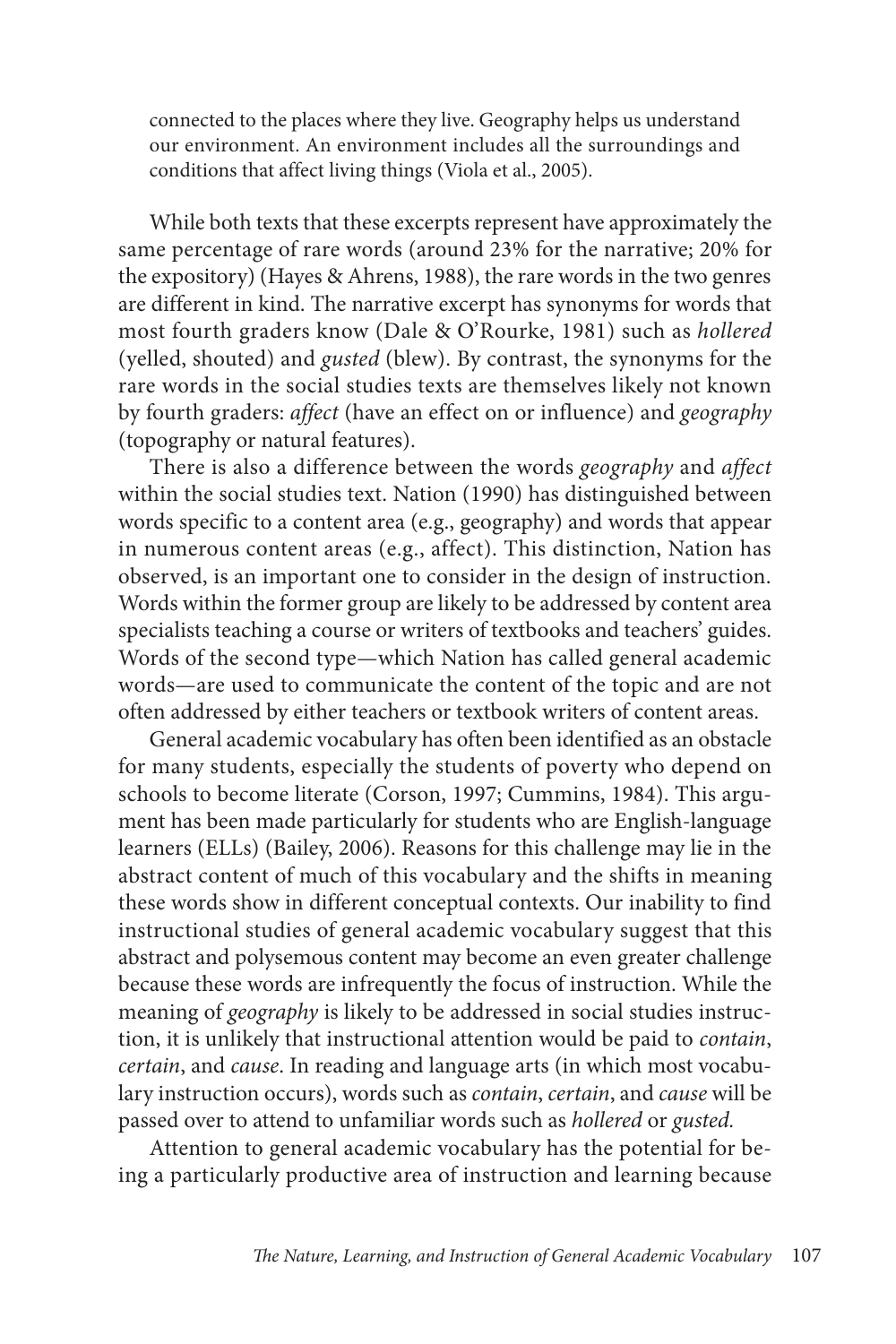many of these words belong to rich morphological families. When the word *connect* is taught, the members of its morphological family such as *connection*, *connective*, *disconnect*, *reconnect, connectible*, and *connectibility* can also be addressed. Another feature of general academic vocabulary that we report in this chapter is the presence of many words within this group that have cognates in Spanish. Since a substantial percentage of these cognates are more common in Spanish conversation than in English, attention to this group of words in instruction could build on a potential fund of knowledge held by Spanish-speaking students.

For these reasons, we have chosen to make the focus of this chapter on general academic vocabulary and not the content-specific vocabulary of content areas or the literary vocabulary of narratives. We develop four topics related to general academic language: (1) defining general academic language relative to other types of academic language, (2) describing general academic language through the lenses of two corpora, (3) reviewing available research on the learning and instruction of morphology and cognates, and (4) suggesting applications and extensions of this review on general academic vocabulary for educators and researchers.

### **Defining Academic Vocabulary**

General academic vocabulary needs to be understood in relation to three other types of vocabulary that occur in school texts and tasks: contentspecific vocabulary, school-task vocabulary, and literary vocabulary Illustrations of words in each of these groups appear in Table 5.1. The type of vocabulary most commonly associated with academic learning consists of the technical words around which content area instruction typically focuses, words such as *geography* and *democracy* in social studies and *photosynthesis* and *erosion* in science. Marzano (2004) has produced a vocabulary curriculum of content-specific words by drawing on (a) standards documents from 13 national organizations, including the major content areas (i.e., mathematics, language arts) and secondary areas (e.g., health), (b) a synthesis of more than 100 national and state documents (Kendall & Marzano, 2000), and (c) the Council for Basic Education's (1998) synthesis of 22 national and state documents. From these documents, Marzano identified 7,923 terms that can be classified into 14 subject areas and, within each subject area, at one of four gradelevel spans: K–2, 3–5, 6–8, and 9–12. A sample of terms from Marzano's analysis for seven primary subject areas for grades 3–5 is included in Table 5.2.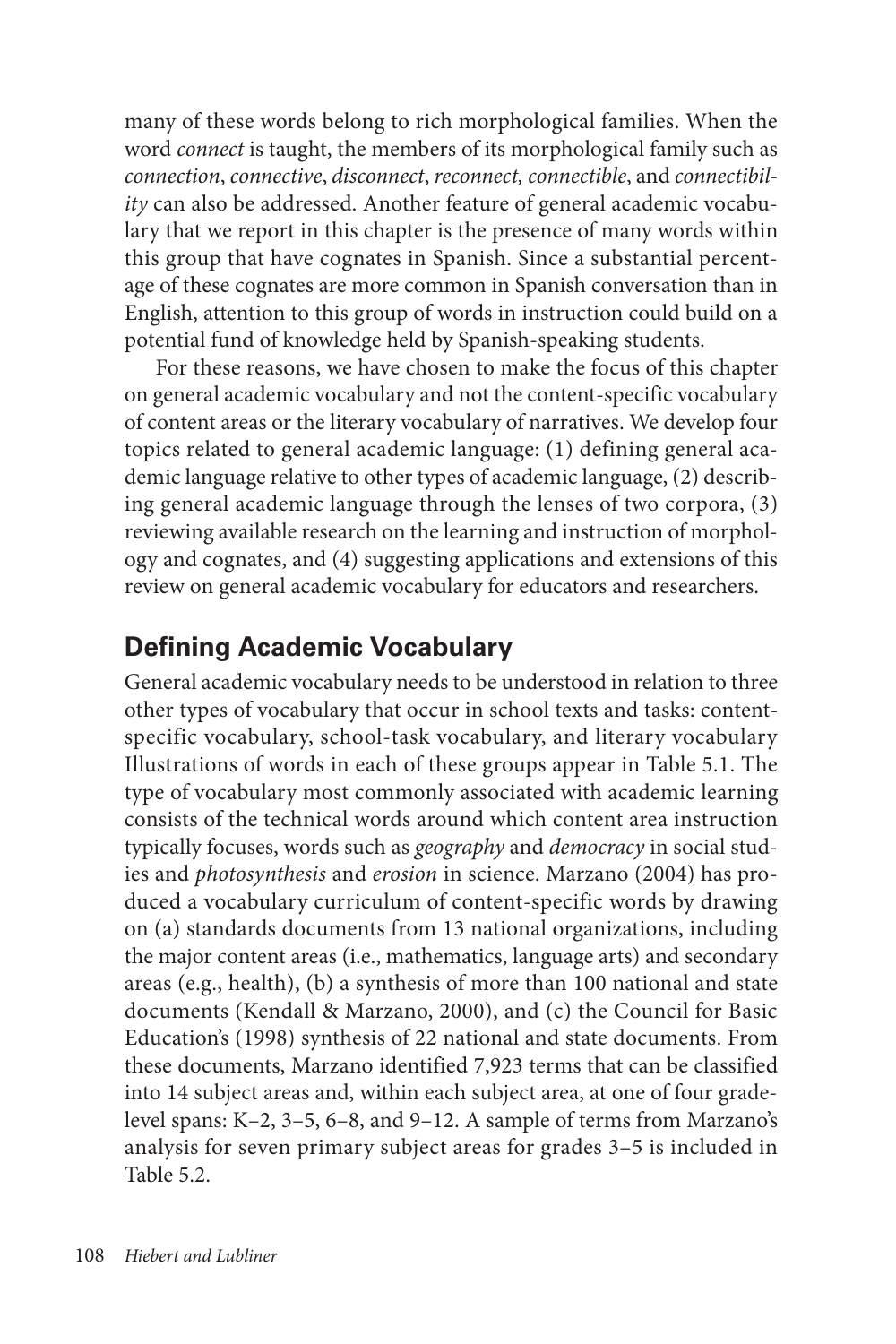| Vocabulary group                     | <b>Examples</b>  | Frequency      | <b>Dispersion</b> |
|--------------------------------------|------------------|----------------|-------------------|
| Content-specific<br>(social studies) | landforms        | $\overline{2}$ | .21               |
|                                      | geography        | 9              | .44               |
|                                      | continents       | 20             | .57               |
|                                      | globe            | 24             | .63               |
|                                      | Meridian         | 3              | .41               |
|                                      | hemispheres      | 2              | .54               |
|                                      | equator          | 24             | .51               |
|                                      | X                | 9.7            | .47               |
| School-task                          | preview          | $\mathbf{1}$   | .56               |
|                                      | draft            | 11             | .60               |
|                                      | statement        | 52             | .63               |
|                                      | concluding       | $\overline{2}$ | .72               |
|                                      | summarize        | $\overline{4}$ | .74               |
|                                      | outline          | 24             | .83               |
|                                      | opinion          | 52             | .89               |
|                                      | X                | 20.8           | .71               |
| Literary                             | blizzard         | $\overline{4}$ | .67               |
|                                      | hollered         | 1              | .32               |
|                                      | burrowed         | 3              | .43               |
|                                      | handler's        | .02            | $\overline{0}$    |
|                                      | pilot            | 19             | .72               |
|                                      | cautiously       | 6              | .61               |
|                                      | refuge           | 5              | .65               |
|                                      | $\boldsymbol{X}$ | 5.4            | .45               |
| General academic                     | affect           | 63             | .85               |
|                                      | features         | 48             | .88               |
|                                      | conditions       | 107            | .91               |
|                                      | created          | 65             | .91               |
|                                      | reasons          | 91             | .93               |
|                                      | specific         | 97             | .93               |
|                                      | experienced      | 31             | .97               |
|                                      | $\boldsymbol{X}$ | 71.7           | .91               |

**Table 5.1. Examples of words within different vocabulary groups**

The content-specific vocabulary in Table 5.2 for social studies, mathematics, and science illustrates the focus of instruction at the target grade level. For example, a topic such as ecosystems is evident in the term *rain*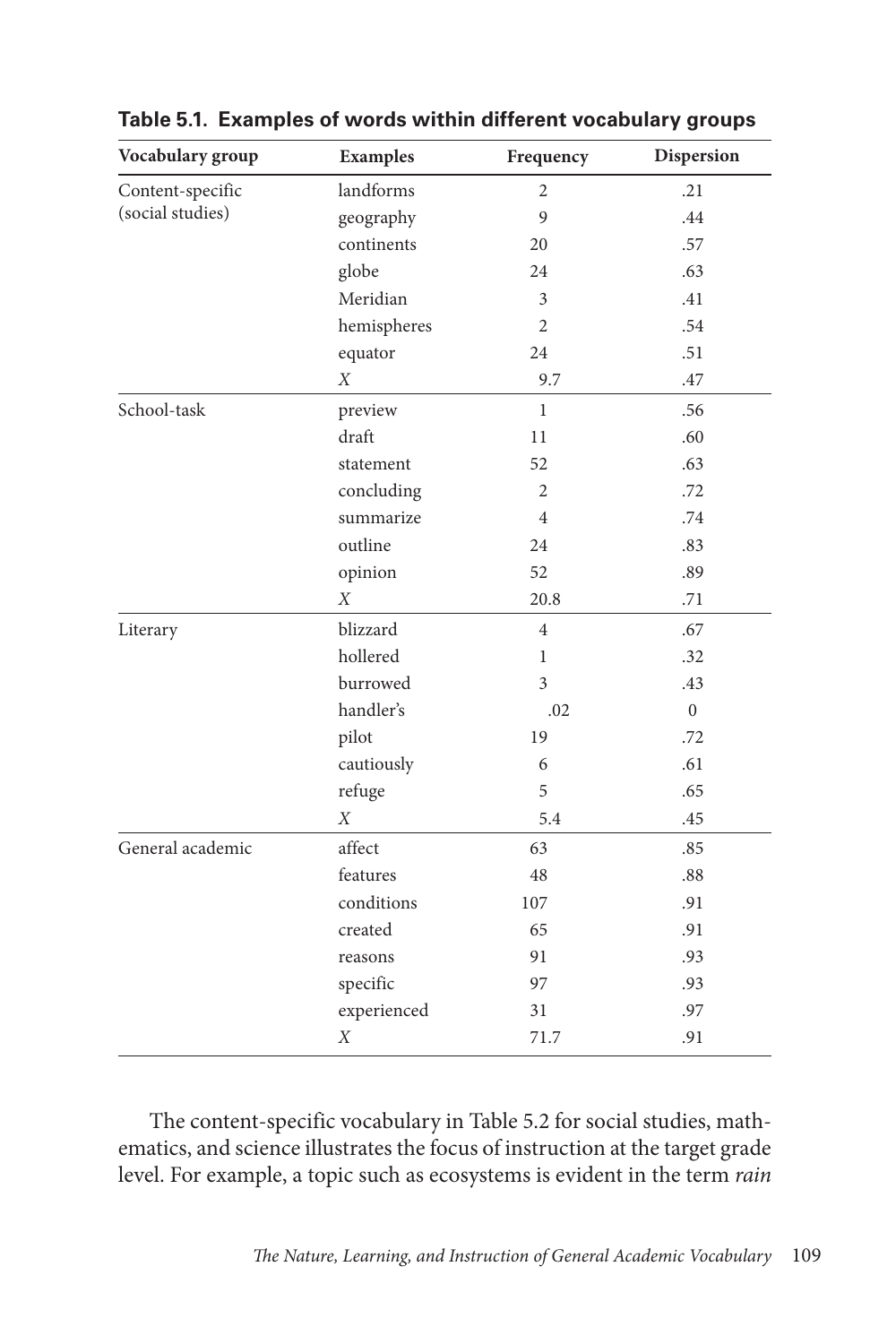| Content area             | Sample words                                                                                                                                                                      |  |
|--------------------------|-----------------------------------------------------------------------------------------------------------------------------------------------------------------------------------|--|
| Civics                   | Abuse of power, campaign, elected representative, geographical<br>representation, individual liberty, Labor Day, national origin,<br>patriotism, school board, Uncle Sam, welfare |  |
| Economics                | barter, division of labor, firm, household, limited budget, natural<br>resource, rent, tax, wage                                                                                  |  |
| English<br>language arts | abbreviation, capitalization, e-mail, genre, illustration, learning log,<br>paragraph, reading strategy, table, verb                                                              |  |
| Geography                | billboards, discovery, fall line, harbor, Japan, land clearing, national<br>capital, Pacific rim, rain forest, technology, vegetation region                                      |  |
| History                  | ballad, Daniel Boone, factory, Hanging Gardens of Babylon, Jackie<br>Robinson, labor, Nathan Beman, the Pacific, race relations, tactic,<br>vaccine, Zheng He                     |  |
| Mathematics              | addend, capacity, equation, gram, improbability, mass, obtuse angle,<br>quotient, sample, unit conversion                                                                         |  |
| Science                  | bedrock, Earth's axis, gases, inherited characteristic, magnetic<br>attraction, ocean currents, recycle, technology, water capacity                                               |  |

**Table 5.2. Illustrative vocabulary of seven subject areas for grades 3–5**

*forest* for geography. A unit on geometry is evident with the term *obtuse angle* among the mathematics terms. The vocabulary for English language arts in Table 5.2 is of a different type than the vocabulary for social studies, science, and mathematics. Prominent terms for English language arts are *learning log*, *reading strategy*, and *capitalization*. Unlike a concept that may underlie a selection of literature (e.g., *survival*, *bravery*), a term such as *learning logs* is used in instructional tasks including the directions in workbooks and tests. None of the words for the English language arts in Table 5.2 pertain to the content of texts that students might read—words that describe themes of literature or words that describe how characters might move or what or how they might speak or act. As is evident in Excerpt 1, children's literature has an abundance of unique vocabulary (e.g., *hollered*, *gusted*).

Within English language arts standards, the emphasis has been on instructional and reader processes, not on the content of literature (Hirsch, 2006). Hirsch's (1992) Core Knowledge program for grade-four English language arts illustrates one form that a content-specific English language arts curriculum could take. Among the topics are characters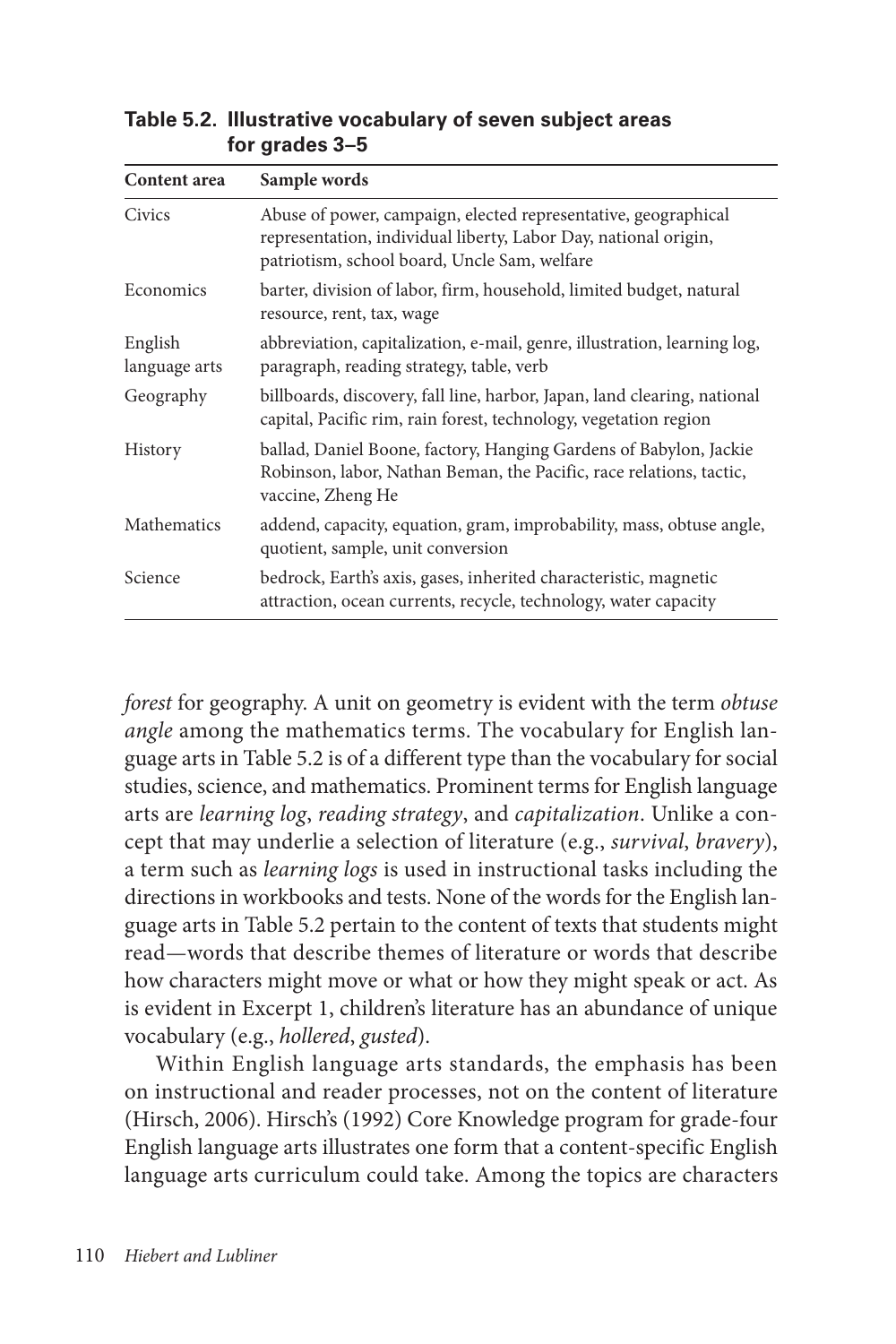in literature (Merlin, Lilliput, Robinson Crusoe), titles and authors/poets/playwrights (e.g., "Dreams" by Langston Hughes, *Treasure Island* by Robert Louis Stevenson), genres (e.g., myths, epic, speeches), forms of language (e.g., phrases, proverbs, idioms), and grammatical terms (e.g., prepositions, interjections, adverbs).

Scholars have labeled vocabulary such as many of the terms that are now presented within English language arts standards in Table 5.1 (e.g., *learning logs*, *reading strategy*) as the school-task vocabulary. Downing (1970) was the first to identify the many terms that teachers use as part of reading instruction or that writers of textbook programs use to describe instructional processes and tasks. Downing observed that often times teachers may be oblivious to the fact that their students do not know the terms and that some students' reading acquisition can be negatively affected as a result. Some of these terms, such as *capitalization* have to do with features of written language (e.g., *letter*, *alphabet*, *phrase*, *sentence*, *vowel*). Others have to do with reading processes such as *reread* and *summarize*. Such terms influence students' performances on comprehension questions (Cunningham & Moore, 1993) as well as on standardized tests (Butler, Stevens, & Castellon, 2006).

The vocabulary of the excerpt from children's literature illustrates a third kind of academic language—literary vocabulary. In addition to the content of literature that Hirsch (1992) identified in his Core Knowledge curriculum, literature uses particular verbs, nouns, and adjectives to describe the states of characters, their actions, and the settings in which these actions occur. Many of these words occur infrequently in conversations and in texts (e.g., *hollered*, *gusted* in Excerpt 1). While the same concept may be repeated in a poem or story, writers of literary texts will typically use synonyms or words that connote slightly different meanings for the concept. In a story on a character finding himself unprepared for the wilderness in which he is lost such as *Hatchet* (Paulson, 1987), various words will be used to describe the character's disposition—*terrified*, *frightened*, and *discouraged*. Each of these words appears only a single time in the text. While students may understand the concept *afraid*, they may not have encountered the synonyms for the concept before.

The final group of words found in school texts consists of general academic vocabulary. Similar to the literary words that characterize narrative texts, these words are not apparent in the content-specific vocabulary sampled in Table 5.2. Within Excerpt 2 from the social studies text (see page ##), such words are prominent (e.g., *contain*, *certain*, *cause*). These are words whose meanings often change in different content areas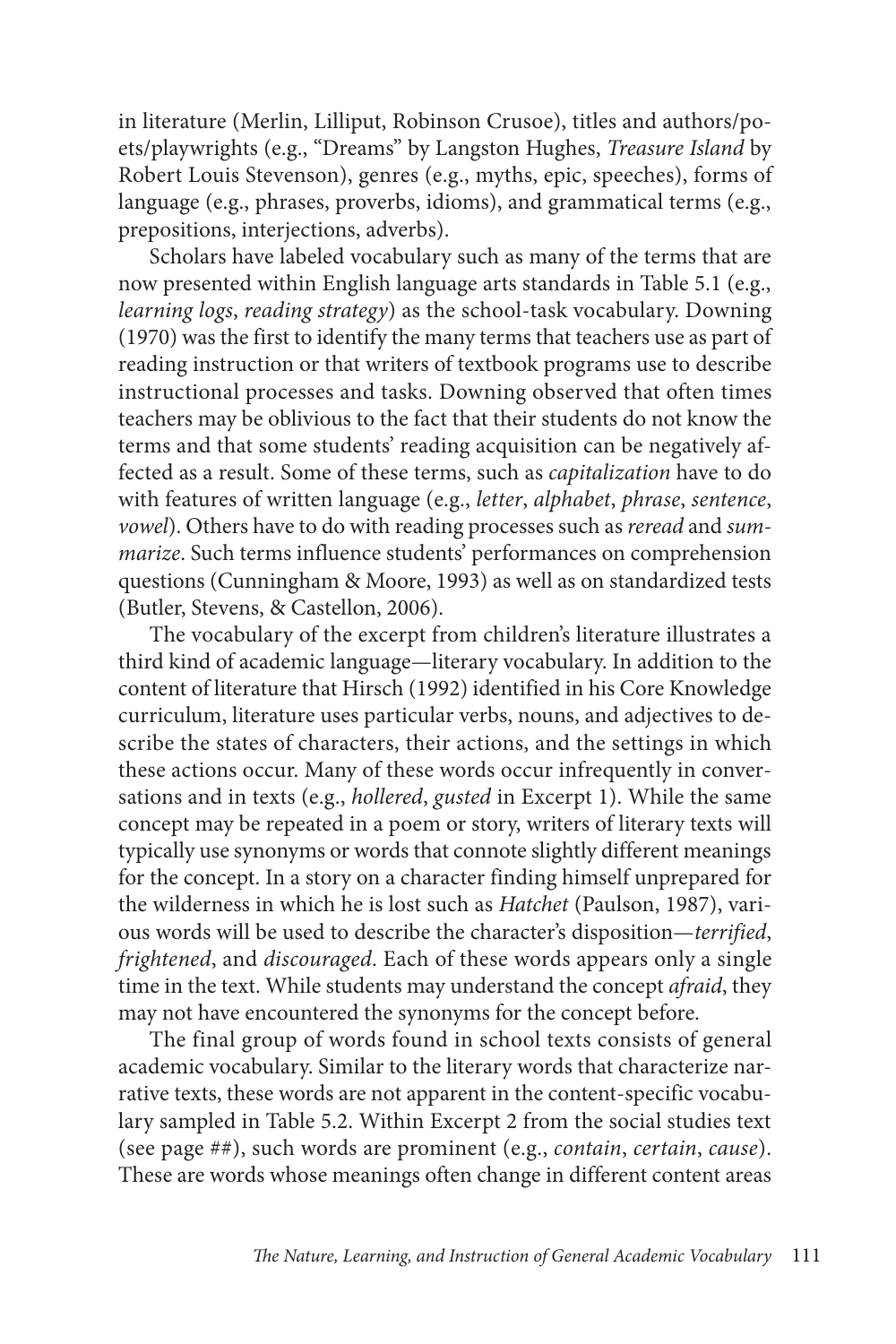(e.g., *form*, *process*). Further, writers of texts as well as teachers often assume that students know their meanings.

An analysis of the four groups of words in Table 5.1 illustrates the manner in which the general academic words differ from the other three groups. The frequency and the dispersion index was obtained from the *Word Frequency Book* (Zeno, Ivens, Millard, & Duvvuri, 1995) for the words illustrating each of the four groups of words. Frequency in Table 5.1 is a prediction of the number of appearances of a word per one million words of text (Zeno et al., 1995). The dispersion index reflects how widely a word is used in different subject areas (Carroll, Davies, & Richman, 1971). Words that appear in only one content area have a D value of 0; words that appear in many content areas (e.g., social sciences, science, mathematics, fine arts, literature) could have a D value as large as 1.0 (Carroll et al., 1971).

Two groups—the literary words and the content-specific words have similar frequency (5.4 and 9.7, respectively) and dispersion indices (0.45 and 0.47, respectively). Overall, these words appear rarely in texts and do not appear in many subject areas. The school- task words have a moderate number of appearances (approximately 21 per million words of text) and the dispersion index is also moderately high (0.71), indicating that they appear across several content areas.

The general academic words have high frequency ratings and dispersion indices. On average, these words appear 71.7 times per million words of text and have an average dispersion index of 0.91, indicating that they appear across numerous subject areas. In the following section, we expand on this description by examining the words on two lists of general academic words.

### **Characteristics of General Academic Words**

An exhaustive review of literature produced no studies of the effects of instruction of general academic vocabulary, even among scholars who have highlighted the role of these words in the success of university students who are non-native English speakers (Coxhead, 2000; Nation, 1990). As we will demonstrate with analyses of two corpora of general academic vocabulary, however, these words have certain features that have been considered in instructional interventions: morphological richness and English–Spanish cognates. While research on effects of instruction on general academic vocabulary is not yet available, studies have been conducted on these two features of vocabulary.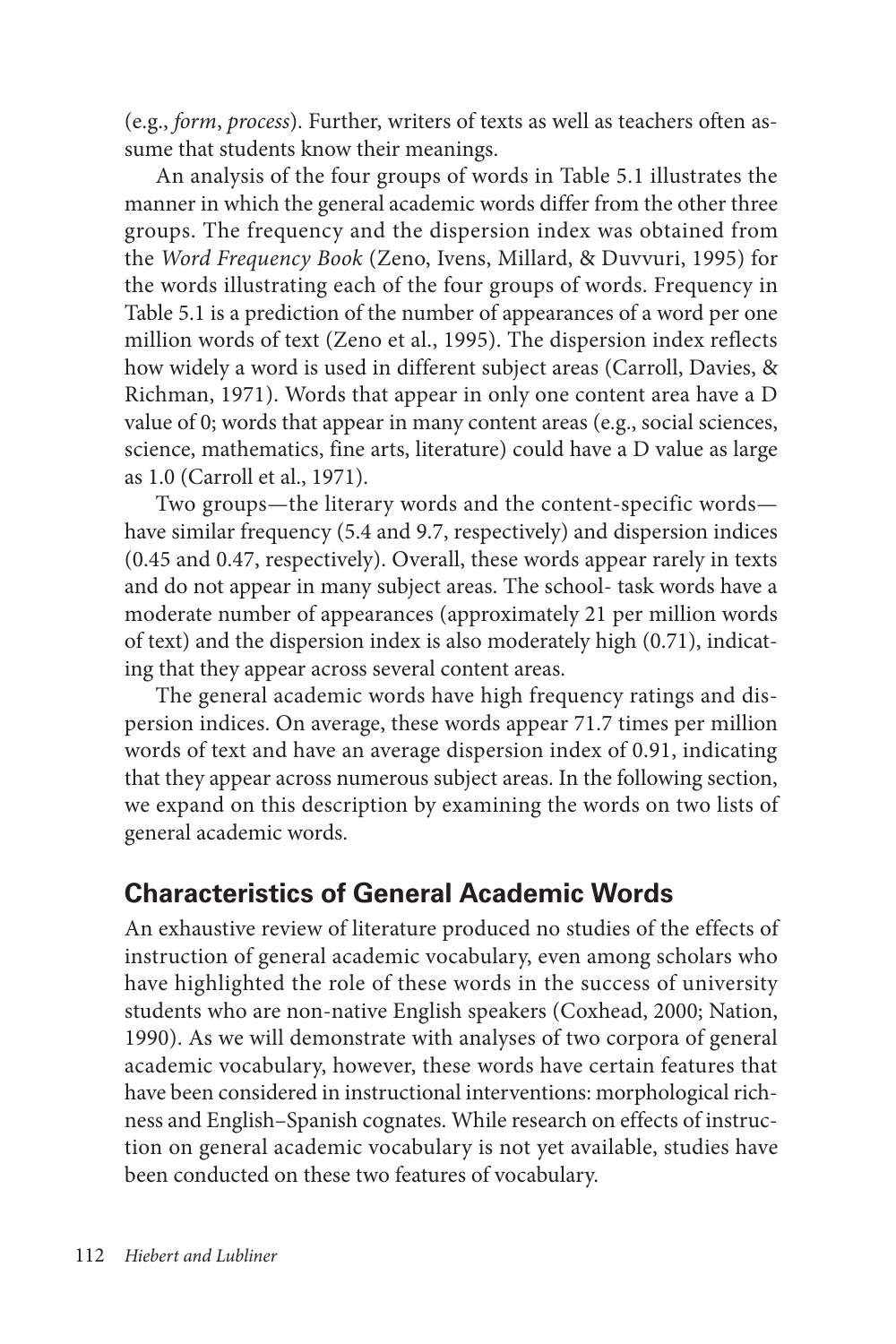The first corpus consists of the Academic Word List (AWL) developed by Coxhead (2000) as part of a long-standing program of work to support English reading proficiency of university students who are non-native English speakers. Recently this list has begun to be used for middle and high school interventions as well (Snow, 2007). Recognizing that the general academic vocabulary in the elementary and middle school may differ from that found in college texts (Hyland & Tse, 2007), Hiebert (2007) developed the Core Academic Word List (CAWL). The CAWL consists of 400 morphological families in which at least one word is among the 5,586 most-frequent words in samples of written English from grades kindergarten through college (Zeno et al., 1995). Further, morphological families were selected in which at least one member had a dispersion index of 0.8 or higher. These choices were made to ensure that experiences with the 400 morphological families would extend to students' reading in the content areas during the upper grades of the elementary school and middle school.

To demonstrate the feasibility of suggesting that research on instruction of morphology and cognates can be a resource for advocating and designing instruction of general academic vocabulary, we have analyzed these two corpora for their morphological richness and the presence of cognates.

#### Morphological richness

Morphemes—the smallest meaning units in English—are of two types: free and bound. Examples of base morphemes are *type* and *morpheme*. In the words *types* and *morphemes*, the *-s* illustrates a bound morpheme. The addition of inflected endings (e.g., plurals [*-s*, *-es*], verb tenses [*-s*, *-ed*, *-ing*], comparatives [-*er*, *-est*]) change the meaning of a base word only slightly. Some words take derivational suffixes that change the part of speech of a word (e.g., *construct* to *constructive* to *constructively*). When a derivational prefix is added to a word, the meaning of the base word is changed (e.g., *deconstruct*, *reconstruct*). Whether a word has both inflected and derivational affixes is a function of the historical origins of a word. Unlike French/Latin words, which use derivational affixes to change the meaning of the base word, words with origins in Anglo-Saxon combine base words to form new words (i.e., compound words). An example of a compound word is *coldblooded* (*cold* akin to the German word *kalt* and *blood* to the German word *Blut*). The addition of derivational affixes (e.g., -*ion*, *non-*) is characteristic of words that came into English through French and Latin (Barber, 2000).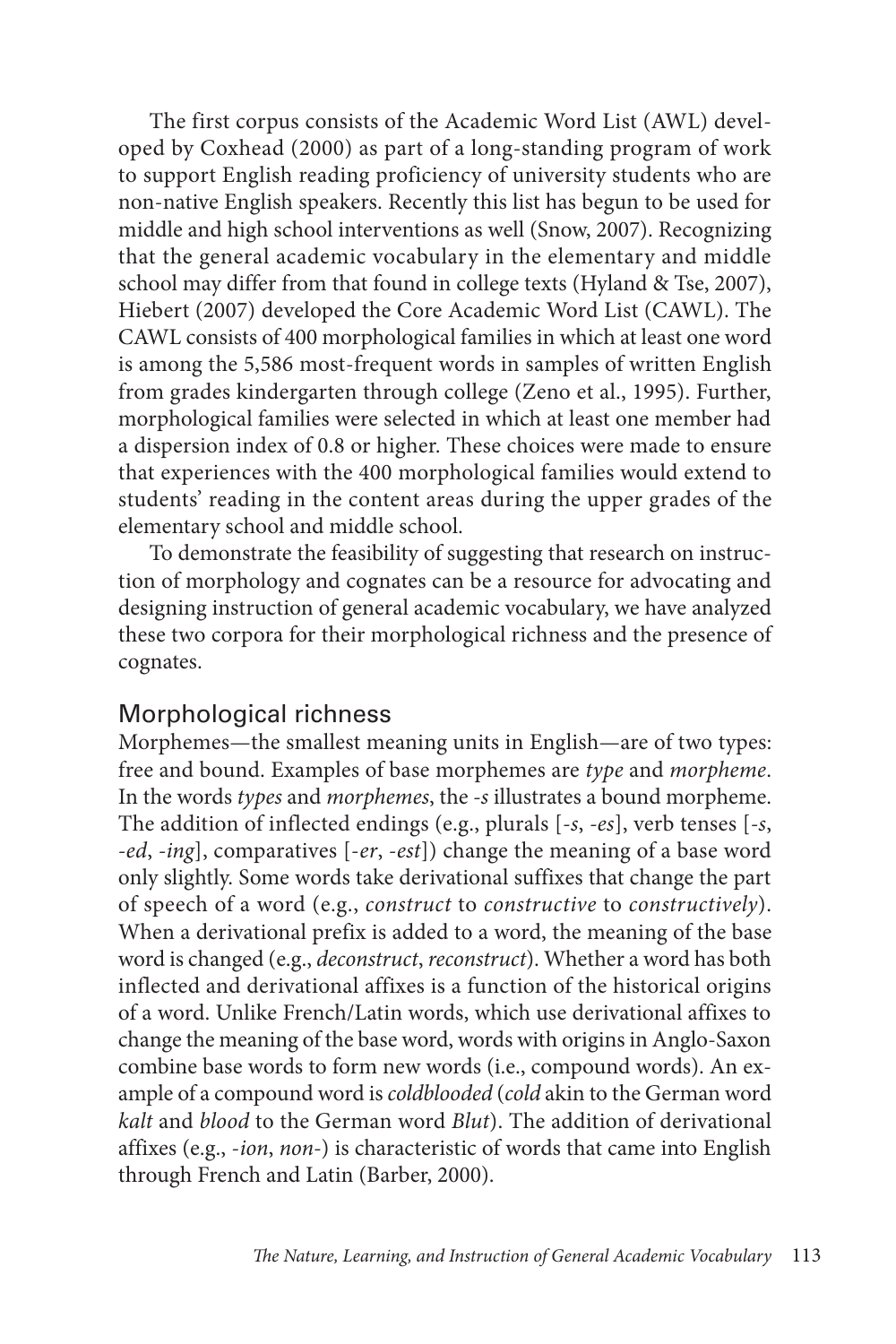As texts become more complex with students' movement through school, derived words become more frequent (Nagy & Anderson, 1984; White, Power, & White, 1989). Nagy and Anderson (1984) analyzed a sampling of English vocabulary according to the criterion that, if the base or root word is known, readers have the potential to understand an unfamiliar word based on knowledge of the base or root word in the context of a text. Based on this criterion (the fourth of six categories that describe the transparency of the meaning of derived words), Nagy and Anderson predicted that 60% of the unfamiliar words students encounter in texts are derived words that students may be able to understand based on their knowledge of a member of the word's morphological family. (See Chapter 1, this volume, for more information on teaching vocabulary to young learners using word roots.)

Since morphological relationships contribute substantially to students' word learning, identifying words with rich morphological families was a key factor in the development of the CAWL (Hiebert, 2007). Hiebert used the fifth of Nagy and Anderson's (1984) categories (i.e., derived words that require an explicit extension such as *apart/apartment* and *artifice/artificial)* to establish inclusion within morphological families. Hiebert made this extension a priority because the focus of the CAWL is on instruction in morphology at the upper elementary grades. With this inclusive definition of morphological families and with the requirement that a head word represent a morphological family, it should come as no surprise that the 400 words on the CAWL represent morphological families with an average of 5.4 members.

Coxhead (2000) defined a word family according to all inflections and frequent, productive, and regular prefixes and suffixes of a base or stem word. On average, head words on the AWL represent morphological families of 5.5 words. Of the 570 words on the list, 76% had a morphological family of three or more words and 24% represented one or two words. These analyses show that, overall, a characteristic of general academic words is that they come from rich morphological families.

#### **Cognates**

The number of derivational affixes represented within the morphological families of general academic words suggests that the majority of these are French-Latin in origin (Barber, 2000). The Romance origins of general academic words are relevant for the many native-Spanish speaking students in American schools because Spanish has closer ties to French and Latin—Romance languages—than to German. French was a source for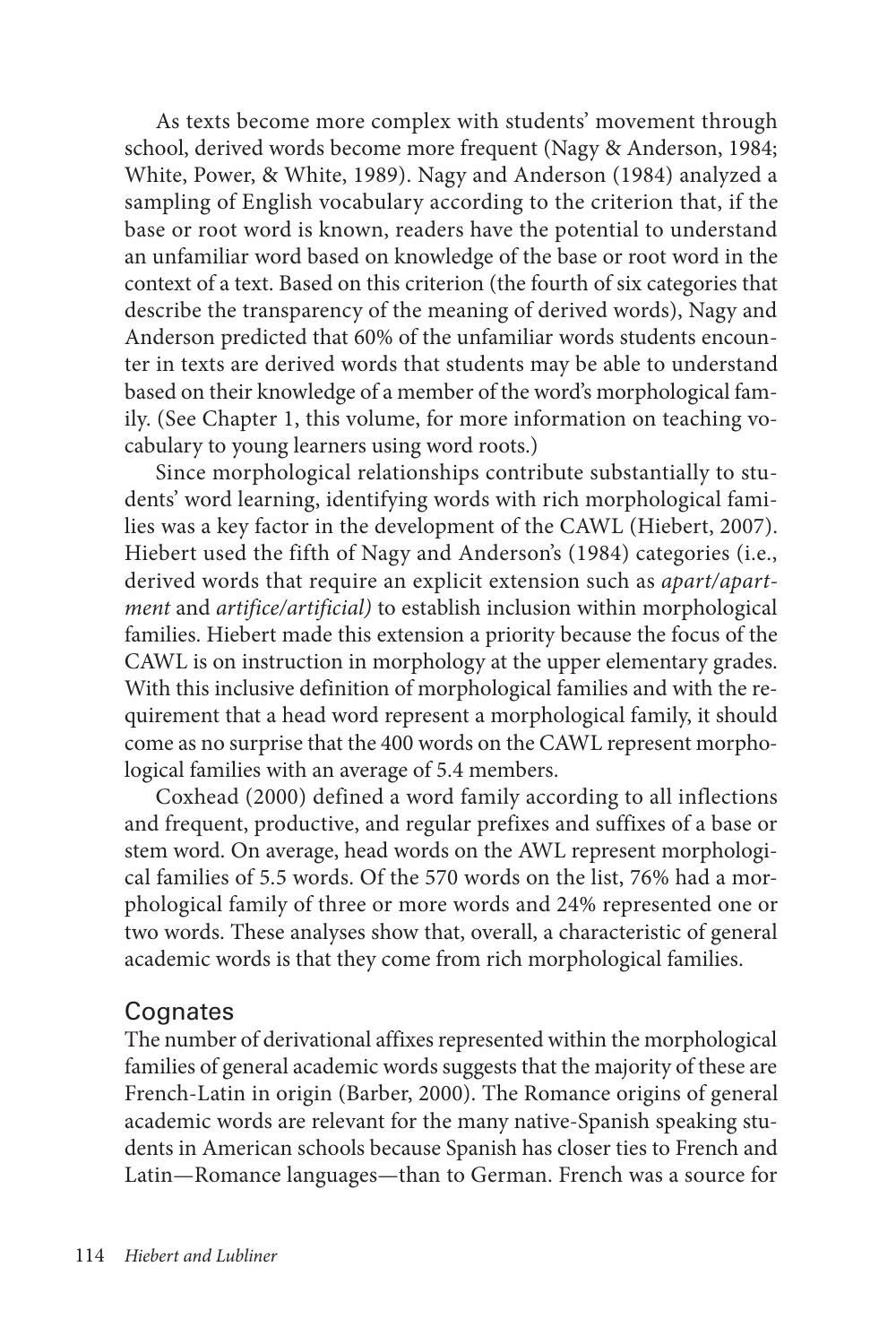many of the words that comprise the academic layer of English (Barber, 2000). Analyses have shown that more than one-third of the words in academic texts are Spanish-English cognates (Nash, 1997) and that knowledge of cognates mediates reading comprehension achievement (Nagy, García, Durgunoglu, & Hancin-Bhatt, 1993).

Lubliner and Hiebert (2008) developed a category scheme to analyze English-Spanish cognates based on specific spelling patterns. The scheme consists of five clusters that attend to regular orthographic shifts from English to Spanish. In the first cluster (*same*), the English and Spanish words are spelled the same in English and Spanish (e.g., *total/total*; *popular/popular*). The second, and largest, cluster *(add/change)* includes 11 cognate patterns characterized by minor spelling differences such as an additional letter(s) at the end of the Spanish word (e.g., *art/arte*, *family/ familia)*. The third cluster (*verbs)* is characterized by a common base of a verb followed by inflectional endings that signify tense, number, and formality in Spanish (e.g., *accepted/aceptado*). The fourth cluster (*es)* consists of words that begin with *s* in English and change to *es* in Spanish (e.g., *student/estudiante)*. The fifth cluster (*other)* is a catchall of words that have a variety of spelling differences (e.g., *benefit/beneficio*).

Using this category scheme, Lubliner and Hiebert (2008) established that nearly 70% of the 570 head words on the AWL were morphologically transparent English-Spanish cognates. Hiebert (2007) used the same category scheme to identify head words on the CAWL that had morphologically transparent English-Spanish cognates. Of the 400 words on the CAWL, 61% of the English words were of this type.

An additional analysis was conducted to determine how many of the cognates on the AWL had higher frequencies in Spanish than in English. Lubliner and Hiebert (2008) conducted this analysis because of the distinction of Bravo, Hiebert, and Pearson (2007) between high-frequency and low-frequency cognates. An illustration of a high-frequency Spanish-English cognate is *facil*, which is the common word in Spanish for the English word *easy*. *Facilitation* (a word on the AWL) and members of its morphological family*—facilitator*, *facilitate—*are used in academic texts and speeches but not common speech in English. Of the 268 AWL cognate pairs for which frequency rankings in both Spanish and English could be obtained, 85% were more frequent in Spanish than English. Provided that Spanish-speaking students can recognize an English word in a text as a word in their spoken language, the higher frequency of Spanish words that correspond to English academic vocabulary words could provide them with a linguistic advantage.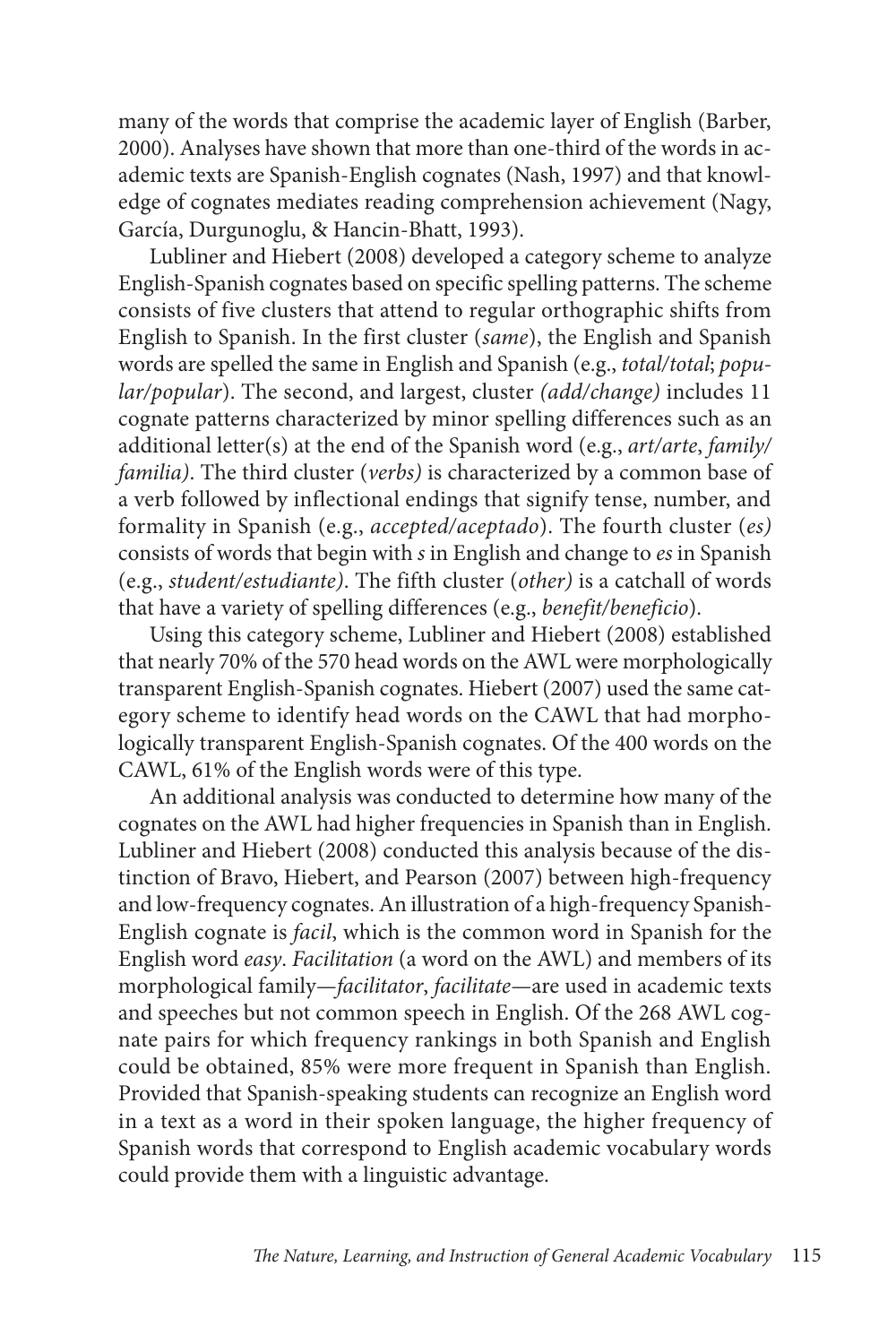The analyses of these two lists of general academic words indicate that many are French-Latin in origin. This origin means that these words typically represent rich morphological families and have cognates to Spanish words.

## **Learning and Instruction of General Academic Vocabulary**

We could not find any studies on how well students perform with general academic vocabulary nor could we find any studies of interventions on general academic vocabulary. There are studies, however, of learning and instruction of words based on both morphology and cognates. Because descriptive analyses have shown that many general academic words have rich morphological families and cognates, we consider the literature on these two topics.

### Learning and Instruction: Morphology

As the analyses of the general academic vocabulary corpora showed, derivational affixes (prefixes and suffixes) are more important to academic vocabulary than inflected suffixes. Native English speaking children have generally acquired most inflected forms in their oral language (both receptive and productive) before they start school (Anglin, 1993; Carlisle & Fleming, 2003; Tyler & Nagy, 1989). Typically, children who are beginning school also know some derivational suffixes, such as *-er* (e.g., *runner*, *teacher*) and the -y adjective (e.g., *smelly*) (Berko, 1958). However, most derivational suffixes are acquired between first and fifth grades. Based on a extensive study of derivational knowledge, Anglin (1993) reported that students learned about 4,000 base words and about 14,000 derived words during the period from grades one through five. Explicit knowledge of the morphemic structure of words (also described as morphological awareness) continues to develop through the high school years (Anglin, 1993; Carlisle, 2000; Mahony, 1994; Tyler & Nagy, 1989; Wysocki & Jenkins, 1987). Even with orthographic and phonological abilities accounted for, morphological awareness and vocabulary knowledge correlate highly. Nagy, Berninger, Abbott, Vaughnn, and Vermeulen (2003) reported that this correlation was highest at grades 4 and 5 ( $r = 0.83$ ). Beyond this level into high school, the correlation decreased slightly (Nagy, Berninger, & Abbott, 2006). Morphological awareness also contributes to reading comprehension, independent of its relation to vocabulary (Katz, 2004; Nagy et al., 2006).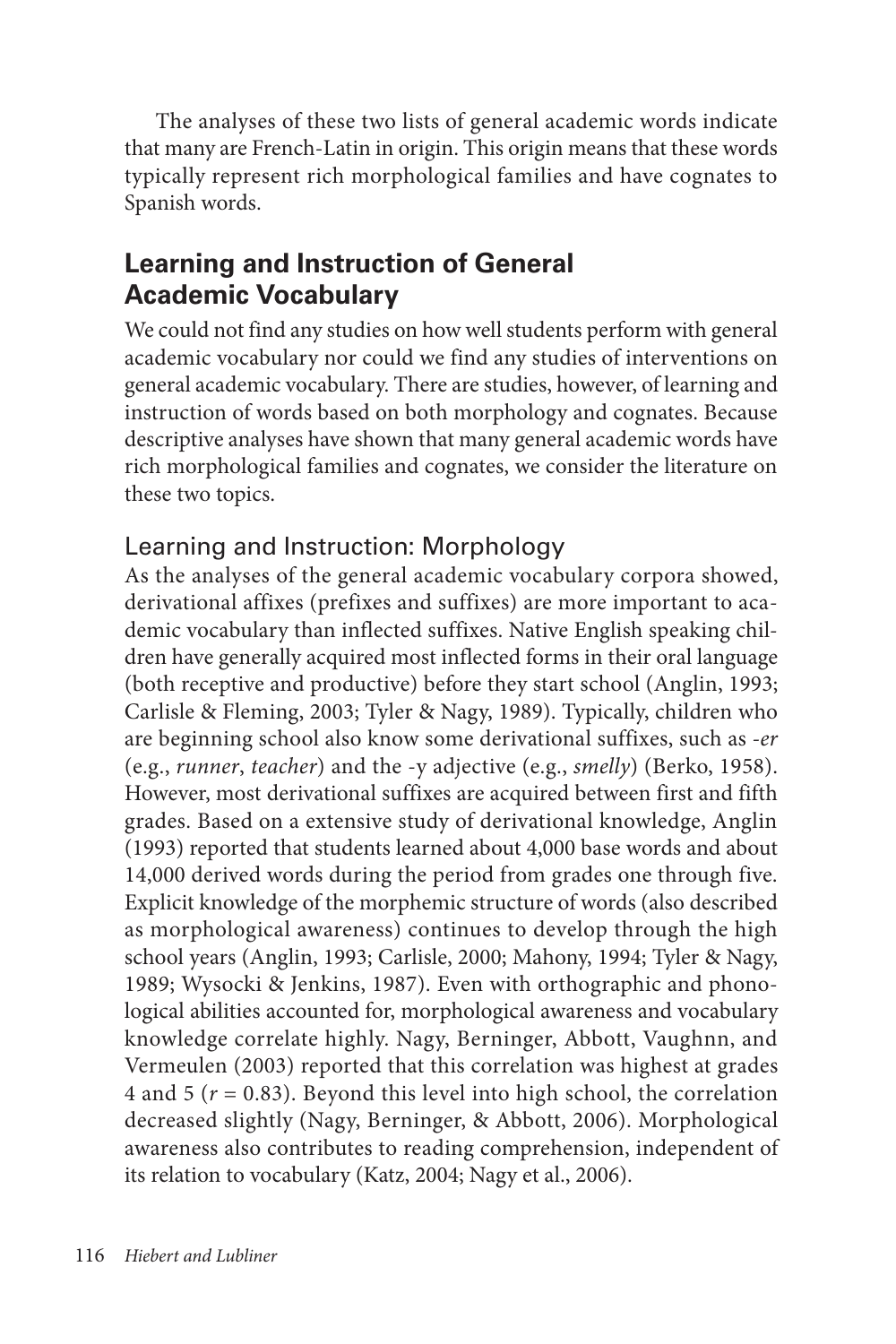Findings of a recent study suggest that instruction that fosters morphological awareness may be appropriate for many students, not simply learning disabled students. Nagy et al. (2006) reported a substantial amount of variation among students in the speed with which students decoded morphologically related words even within a sample where 98% of the students were of European-American descent and only 8 qualified for free or reduced lunch. Morphological awareness proved to be a powerful predictor of reading comprehension, reading vocabulary, and spelling through the last grade that they tested (grade 9). Nagy et al. speculated that higher levels of morphological awareness are associated with greater accuracy and fluency in decoding morphologically complex words, which in turn contribute to greater comprehension.

The research team that produced these descriptions of students' morphological knowledge has studied an intervention to support the development of morphological awareness in learning-disabled students. Berninger et al. (2003) contrasted a morphological condition with a phonological one. The activities of the morphological condition were designed to build sensitivity to morphological composition of words, such as word building (producing written words by combining base words and affixes) and unit finding (identifying base words and affixes in written words). Students also received instruction in the meaning of prefixes and suffixes, had opportunities to highlight and discuss unfamiliar words, and practiced oral reading fluency and text comprehension. The program in phonological knowledge had the same goals but activities focused at level of phonemes and graphemes rather than morphemes. Berninger et al. reported that, while both the phonological and morphological interventions produced an increase in accuracy of phonological decoding for students with reading disabilities, those in the morphological intervention had higher performances on nonsense word reading. Effects on vocabulary and comprehension measures were unclear since these measures were not administered.

Baumann et al. (2002) implemented a project to establish which aspects of morphological training produce the greatest benefits. The National Reading Panel (NICHD, 2000) had identified a shortcoming of much vocabulary research to be the confounding of numerous instructional components, making it uncertain as to which components produce the greatest effects. To isolate variables, Baumann et al. compared fifth graders' performances as a function of morphological instruction of prefixes, instruction in contextual clues, a combined treatment of morphological and contextual knowledge, or an instructed control group.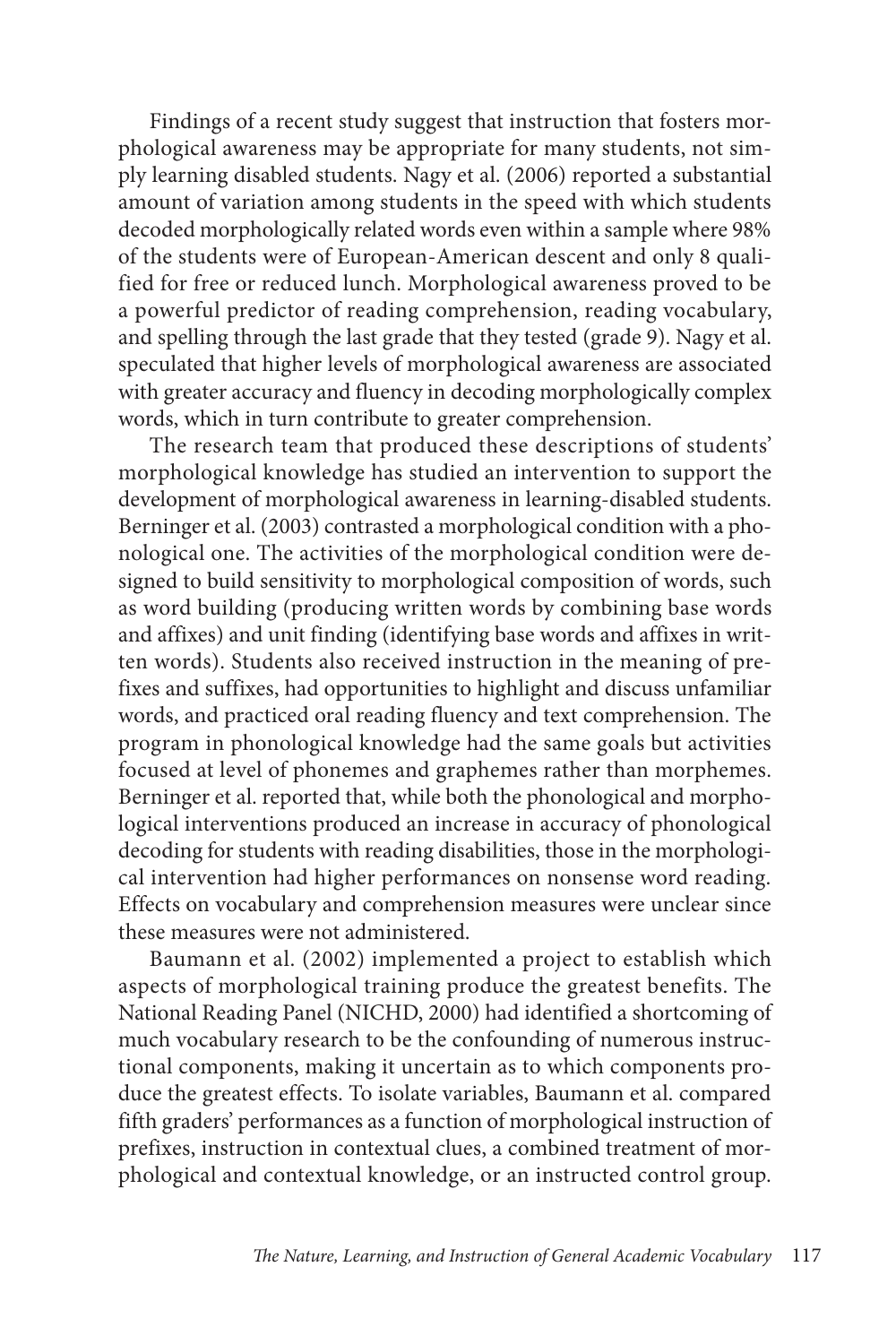The morphology instruction focused on eight sets of prefixes, clustered according to similar meaning such as the not family (*dis*, *un*, *in*, *im*) and the number family (*mono*, *bi*, *semi*). The context group was taught eight ways of using context such as appositives or synonyms. Following 12 fifty-minute lessons, students were tested on their ability to recall the meanings of words used in the instructional lessons (lesson words) and their ability to correctly identify the meaning of either uninstructed words using taught morphological elements or words in texts using taught context clues (transfer words). Both immediate and delayed effects of morphological and contextual analysis instruction were found for lesson words and an immediate effect for both treatments for transfer words. However, instruction in morphological or contextual analysis, whether in isolation or combination, did not significantly affect text comprehension. Further, the morphological and contextual instruction in combination was as effective as either form of instruction conducted separately.

Henry's (1989) structural-historical approach took another direction in research on morphological training. Because letter-sound correspondences and syllabic and morphemic patterns differ according to word origin (Anglo-Saxon, French/Latin, and Greek), students in Henry's study were taught to distinguish between letter-sound correspondences and morpheme patterns on the basis of words' origins. In Henry's study, upper elementary grade students who received decoding instruction made significant gains in word structure knowledge and in decoding and spelling achievement. Those students receiving decoding instruction based on word structure and word origin learned more about the structure of English orthography and also made similar gains in reading and spelling performance. In that the instruction provides information at both the phoneme and morpheme levels, it is difficult to determine the degree to which morphological instruction is useful.

A final example of directions of research on morphology is that of Nunes and Bryant (2006). While Nunes and Bryant have only recently begun to include measures of vocabulary with those of spelling that have been their primary interest, the underlying stance of the project is that morphology, like phonology, needs to be taught explicitly if many students are to develop appropriate knowledge and strategies. Further, the systematic progression of the project from laboratory to large-scale implementation provides a model for research on morphology instruction. Nunes and Bryant began with quasi-experimental studies in a laboratory setting (instructor student ratio of 1:2) and in classroom settings taught by members of the research team. These studies were of limited duration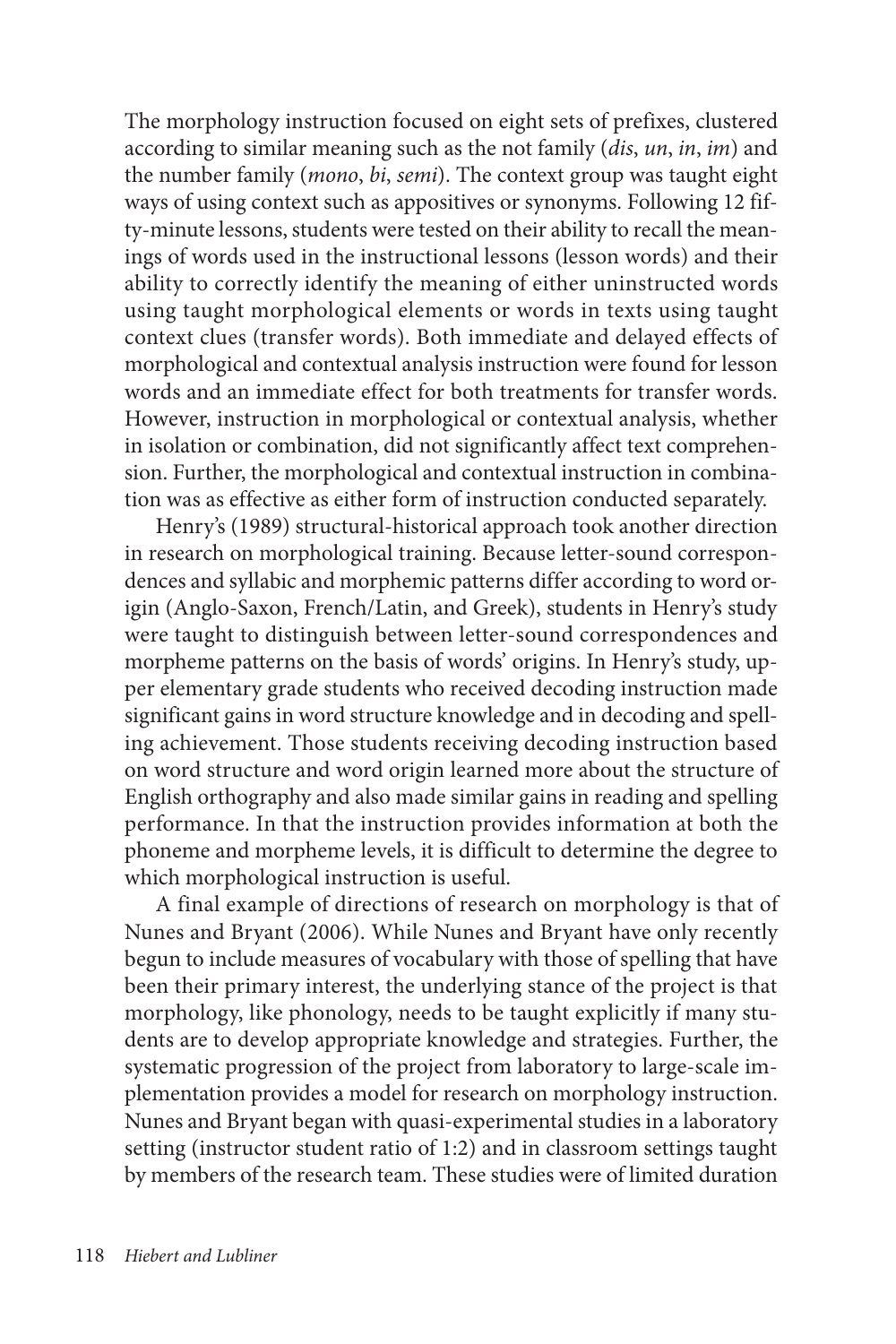and addressed limited content (i.e., two suffixes). Based on positive effects on spelling in this initial phase (with a significant, although weaker, effect in the classroom), a second phase was initiated in which classroom teachers conducted the instruction on a wider range of affixes and spellings with members of the research team at hand (Nunes, Bryant, & Olsson, 2003). A significant positive effect of this instruction on students' spelling led to a larger classroom intervention where teachers received a CD-ROM that contained tasks or games and a small amount of professional development. This larger classroom intervention also produced strong effects on students' spelling (Nunes & Bryant, 2006).

Finally, the research program attended to the effects of teachers' participation in a course about morphemes and spelling. The course did increase teachers' awareness of morphology and its links with spelling. Further, students' spelling improved when teachers used at least some of the project tasks. More recently, intervention tasks were presented in a training program designed to improve students' vocabulary. The program, administered with minimal constraints, improved students' knowledge and understanding of polymorphemic words.

While the review of the National Reading Panel (NICHD, 2000) indicated that evidence for large-scale efforts of vocabulary instruction were limited, an increasing number of projects are showing that instruction morphology can have a positive effect on students' learning of vocabulary and spelling. Further, these studies provide models for instructional content, strategies, and tasks. In that rich morphological families characterize general academic vocabulary, these studies demonstrate the benefits and also the means that can be used to facilitate general academic vocabulary.

#### Learning and Instruction: Cognates

Students who are ELLs face particular challenges learning English vocabulary. The historical antecedents of academic vocabulary, however, may mean that native Spanish speakers have resources to draw upon that are not as readily available as speakers of other native languages, including English. Many native Spanish speakers learning to read in English, however, need to be made aware of these connections through instruction. Nagy et al. (1993) found that the relationship between first-language vocabulary and second-language comprehension of texts containing cognates was positive for those students who recognized the most cognate relationships and negative for those who recognized the fewest cognate relationships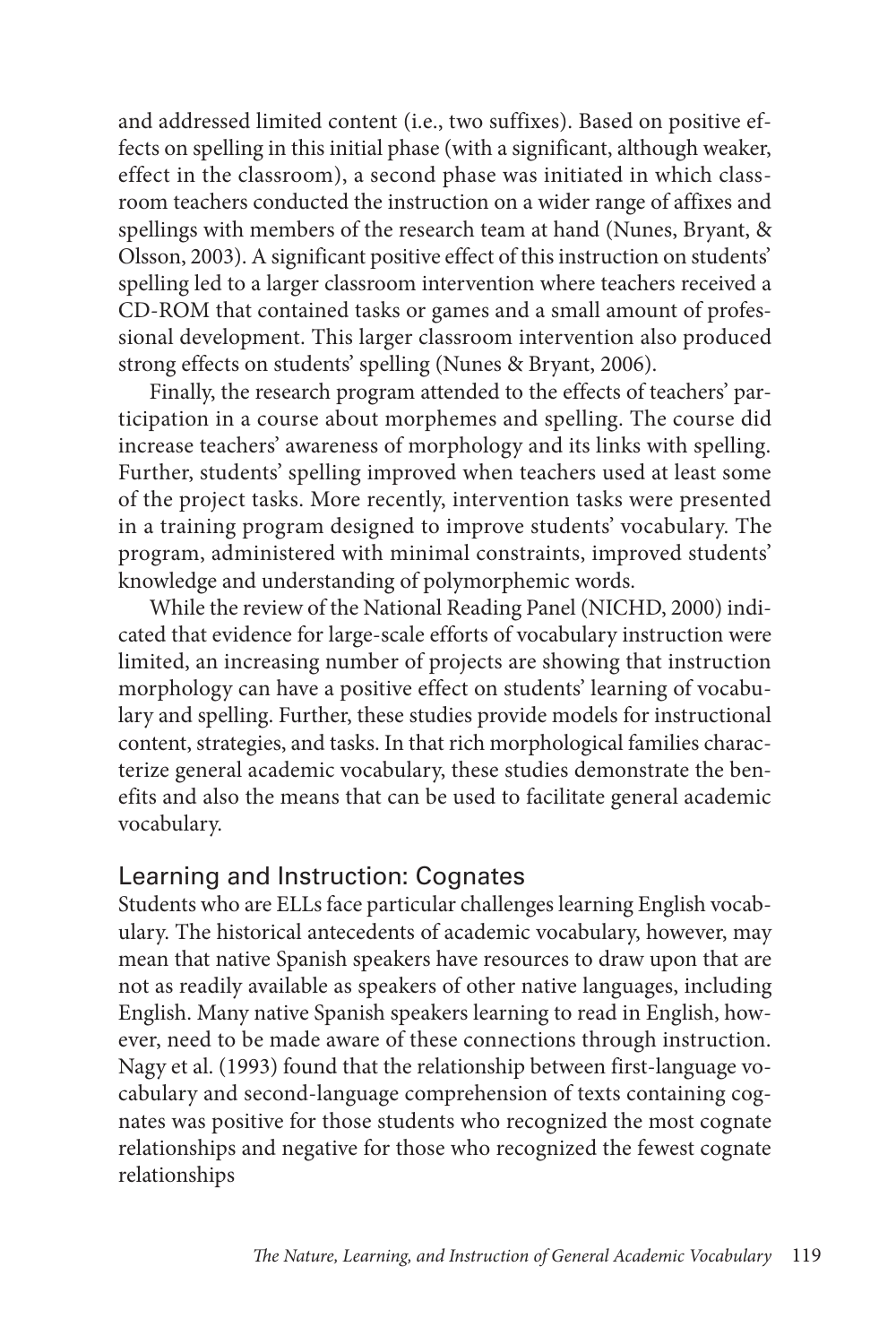Factors such as ability, biliteracy, and age appear to affect bilingual students' ability to recognize and use cognates. Successful Spanish-speaking bilingual students make effective use of cognates while less proficient students do not know how to apply their knowledge of Spanish to reading tasks in English (Jiménez, García, & Pearson 1996). Biliteracy confers an advantage to students in terms of their ability to transfer strategies across languages, including enhanced ability to use cognates (Proctor, August, Carlo, & Snow, 2006). Student age also appears to influence the successful use of cognates. Middle school grade students are more successful in cognate recognition tasks than elementary students, suggesting that cognate awareness increases with age and cognitive maturity (Hancin-Bhatt & Nagy, 1994).

Several studies have identified factors such as orthographic and phonological overlap and word frequency in Spanish and English that may be salient in students' ability to recognize and use cognate information. According to Bowers, Mimouni, and Arguin (2000), cognate relatedness is based on the overlap of orthographic features. Findings reported by Nagy et al. (1993) confirm this argument in that students were more successful in identifying cognates with clear orthographic overlap; even small spelling differences reduced students' ability to recognize English-Spanish cognate pairs.

For native Spanish speakers who are being taught to read in English and not in Spanish, however, the degree of phonological transparency between cognates may be particularly critical. For example, when confronted with the word *possible* [**pos**-uh-buhl] in a text, students may not recognize that the word is the same as the word *possible* [po-**see**-blay] due to differences in pronunciation and accent. This prediction is confirmed by findings from a study by Carlo, August, and Snow (2005) who reported that fourth graders' ability to correctly identify low-frequency English words that are cognates to Spanish was predicted by performances on measures of Spanish reading. Students who were not fluent readers in Spanish were not able to recognize cognates in English text to the same degree as fluent Spanish readers, regardless of the language of instruction.

Research on the amount of instruction required to bring native Spanish speaking students to relatively high levels of cognate recognition in reading English is based primarily on information from research on the Vocabulary Improvement Project (VIP) first reported on by McLaughlin, August, and Snow (2000) and subsequently by Carlo et al. (2004) and Carlo et al. (2005). Because this research program includes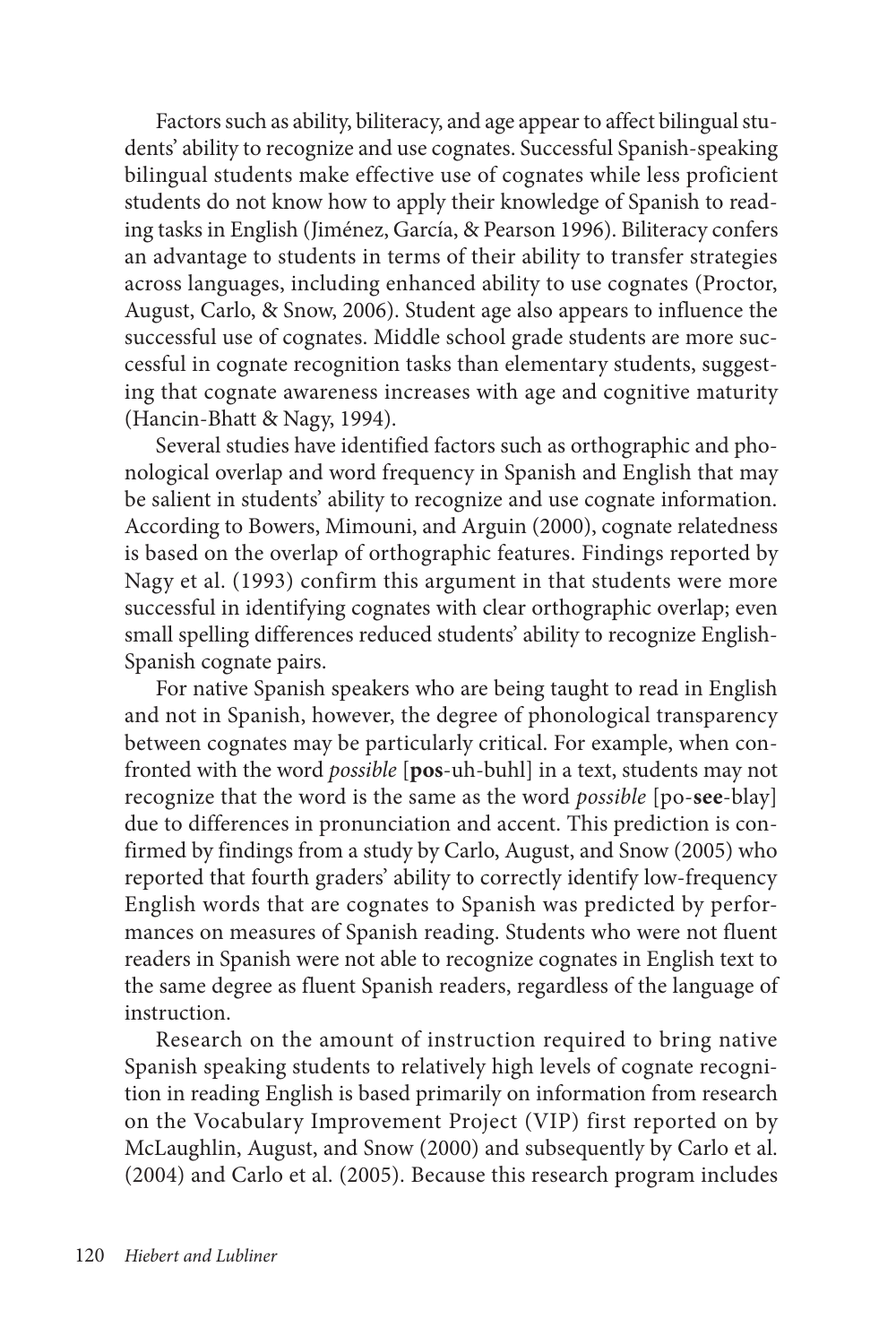an array of vocabulary strategies, the specific effects of cognate instruction in the development of morphological awareness and proficiency with academic vocabulary is not clear. However, results of the project are indicative of the kinds of instruction that can support the learning of academic vocabulary.

In its initial implementation (Carlo et al., 2005; Lively, August, Carlo, & Snow, 2003), VIP was conducted with a set of fables (Lobel, 1980). A group of 10–12 target words from a different fable provided the focus of each of the eight lessons. After 10 weeks of instruction, large differences were found on all measures for language status (ELLs versus Englishonly students) and geographic site. Impact of the intervention was found only for the mastery test that measured whether students had retained the vocabulary words taught in the curriculum.

Carlo et al. (2004) tested VIP next with fifth graders, making the instruction more rigorous by extending the length of the intervention to 15 weeks and by using social studies content (immigration). This more rigorous version of the intervention produced significantly higher performances than comparison students on generalization measures of word association, polysemy, and cloze as well as on the mastery test of taught vocabulary.

The topic of immigration and the use of informational text also meant that the vocabulary was challenging. Unlike the fourth-grade intervention with narrative text where approximately 20% of the target words had clear Spanish cognates, approximately two-thirds of the words in the fifth-grade social studies instruction were cognates. We conducted an analysis of the number of general academic words in the Carlo et al. (2004) study. A substantial number of the words were content-specific words (e.g., *transcontinental*, *treaty*, *tenement)*. Since some of the texts that Carlo and colleagues used were trade books, literary words were also prominent among the vocabulary (e.g., *fledging*, *straddle*, *ominous*, *scorn*). However, general academic words were also present. Of the 169 words that Carlo and colleagues taught as part of the immigration unit, 23% were on the AWL and 16% on the CAWL.

Studies of the ability of native Spanish-speaking students to use their knowledge of Spanish cognates in reading English indicate that many do not make these connections without at least a modicum of explicit instruction. When they are guided in using this knowledge as part of instruction, however, their knowledge of English vocabulary expands. While research to date has not attended to the learning of general academic vocabulary as part of interventions, efforts such as the VIP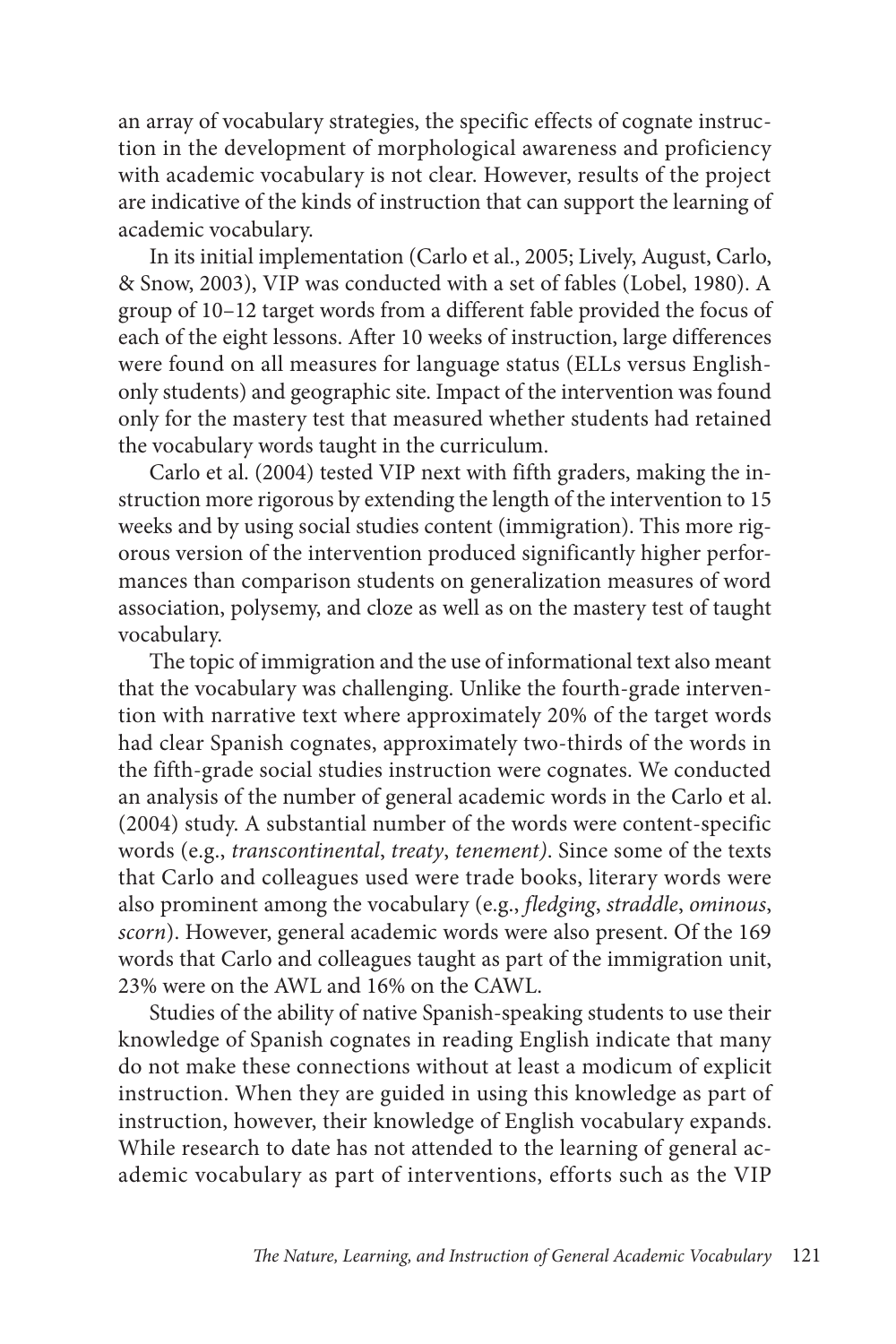illustrate ways in which native Spanish-speaking students can be taught to use their knowledge of cognates in understanding academic words in English.

## **Implications and Extensions**

While specialists who instruct university students who are non-native English speakers have emphasized the importance of general academic vocabulary, a similar emphasis has not been apparent in curricula for students learning to read in their first language or of students learning to read in English. Many educators with a specialty in reading may never have received or taught a lesson in general academic vocabulary. This lack of attention to general academic vocabulary is indicative of the atheoretical nature of the vocabulary curriculum that Pearson, Hiebert, and Kamil (2007) have described. However, analyses such as those of Hiebert (2007) indicate that general academic vocabulary consumes a sufficiently critical portion of content area texts, even in the upper elementary grades, to make it a factor in proficient reading.

An unanswered question is whether general academic words, with their often variable meanings in different content areas and contexts, can be taught effectively and efficiently. Even among those who have emphasized the need to attend to general academic vocabulary with university students who are non-native English speakers, the nature and effects of instructional programs that focus on general academic vocabulary have not been documented. A research project that focuses specifically on general academic vocabulary in middle schools is currently underway (Snow, 2007), components of which will be described subsequently to illustrate the form that instruction of general academic vocabulary can take. However, effects of this project have not been reported to date. What we know at present about the learning of general academic vocabulary is based on studies of morphology and cognates. While the findings are not specific to general academic vocabulary, these studies have shown that students' knowledge of words in reading and spelling can be improved by instruction that focuses on morphology, including cognates. This instruction makes a difference to general groups of students, in addition to those who typically have lower levels of morphological awareness such as learning-disabled students. When instruction has emphasized cognates with native Spanish-speaking students, the learning of non-native English speakers who often have lower vocabulary performances is also enhanced.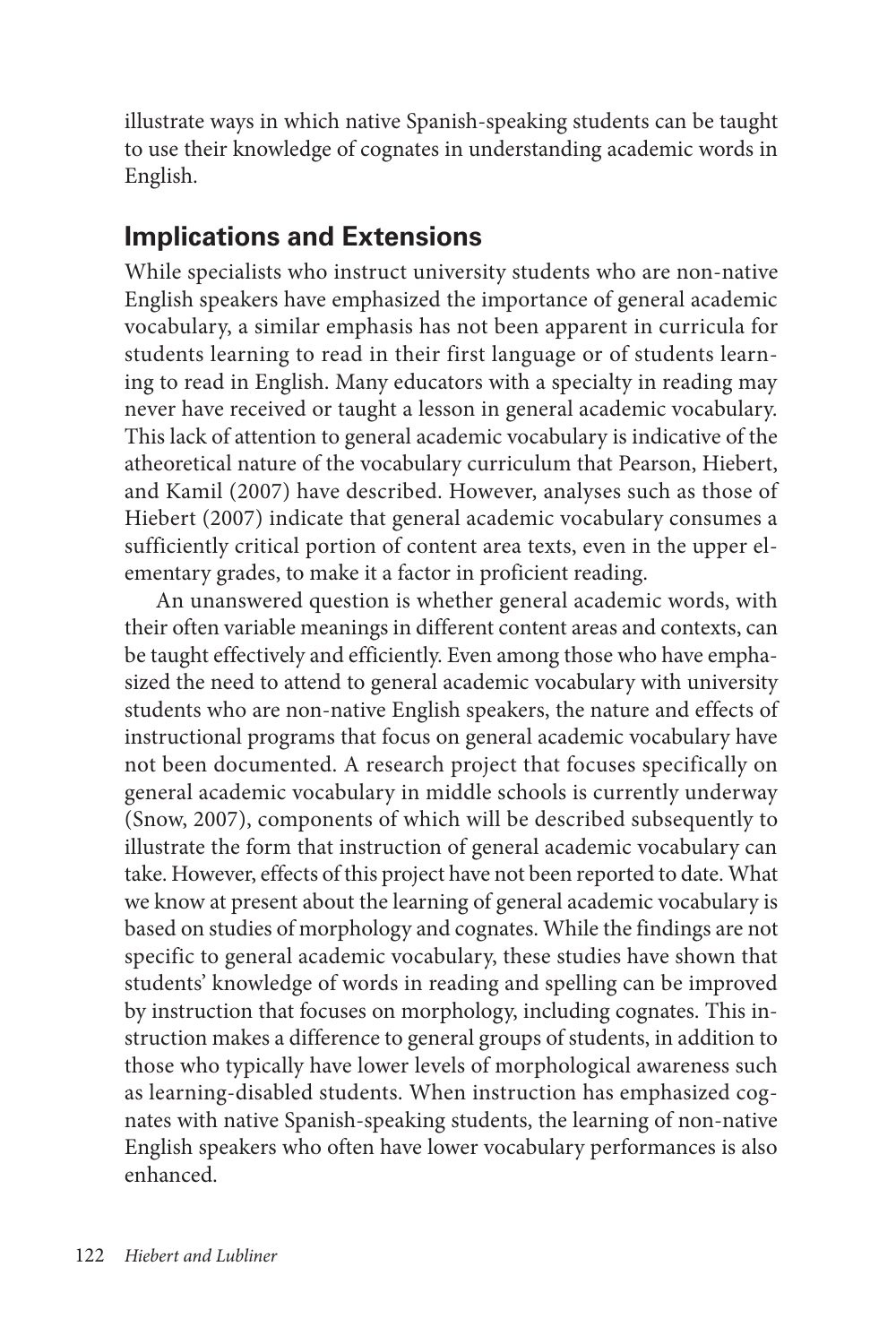We anticipate that instruction of general academic vocabulary will increase morphological awareness as well as facility with general academic vocabulary. Carlisle (2006) and Nunes and Bryant (2006) have raised the need for increased attention to morphological knowledge within the school curriculum, especially in the middle grades and beyond. As Carlisle (2006) stated

Leaving morphological analysis to be discovered by students on their own means that those who are in some way challenged by language learning are likely to be left behind by their peers in the development of vocabulary, word reading, and reading comprehension. (p. 90)

The presence of the cognates among general academic vocabulary also means that these words are a potentially rich fund of knowledge for Spanish-speaking students. The finding that 70% of the head words on the AWL are transparent cognates and 50% of these words are either highly or moderately frequent in Spanish means that these words are used commonly in oral Spanish discourse. However, it is unlikely that Spanish-speaking students will automatically make the connections between languages if they are learning to read in English (and not in Spanish first). Although orthographic similarities may appear obvious, the differences in phonological representation need to be considered. That is, students may not recognize that a Spanish word that they use commonly in conversations is very similar to an English word in their texts. Spanish-speaking students likely require explicit cognate instruction if they are to realize the potential value of their linguistic fund of knowledge.

What form might instruction of general academic vocabulary take? The first response to this question is the form that such instruction should *not* take. Instruction should not take the form of distributing word lists that teachers are asked to systematically instruct from top to bottom and that students are asked to learn or memorize. There is no evidence that such learning or instructional experiences will develop the facility with this vocabulary that is necessary for success in the content areas. Further, there is no evidence of which words among the general academic vocabulary require support and in what content areas. At present, the data on which words are within students' vocabularies are from an outdated and methodologically flawed source (Dale & O'Rourke, 1981). Studies that establish levels of students' knowledge of general academic words in particular content areas are needed. Studies of the extent to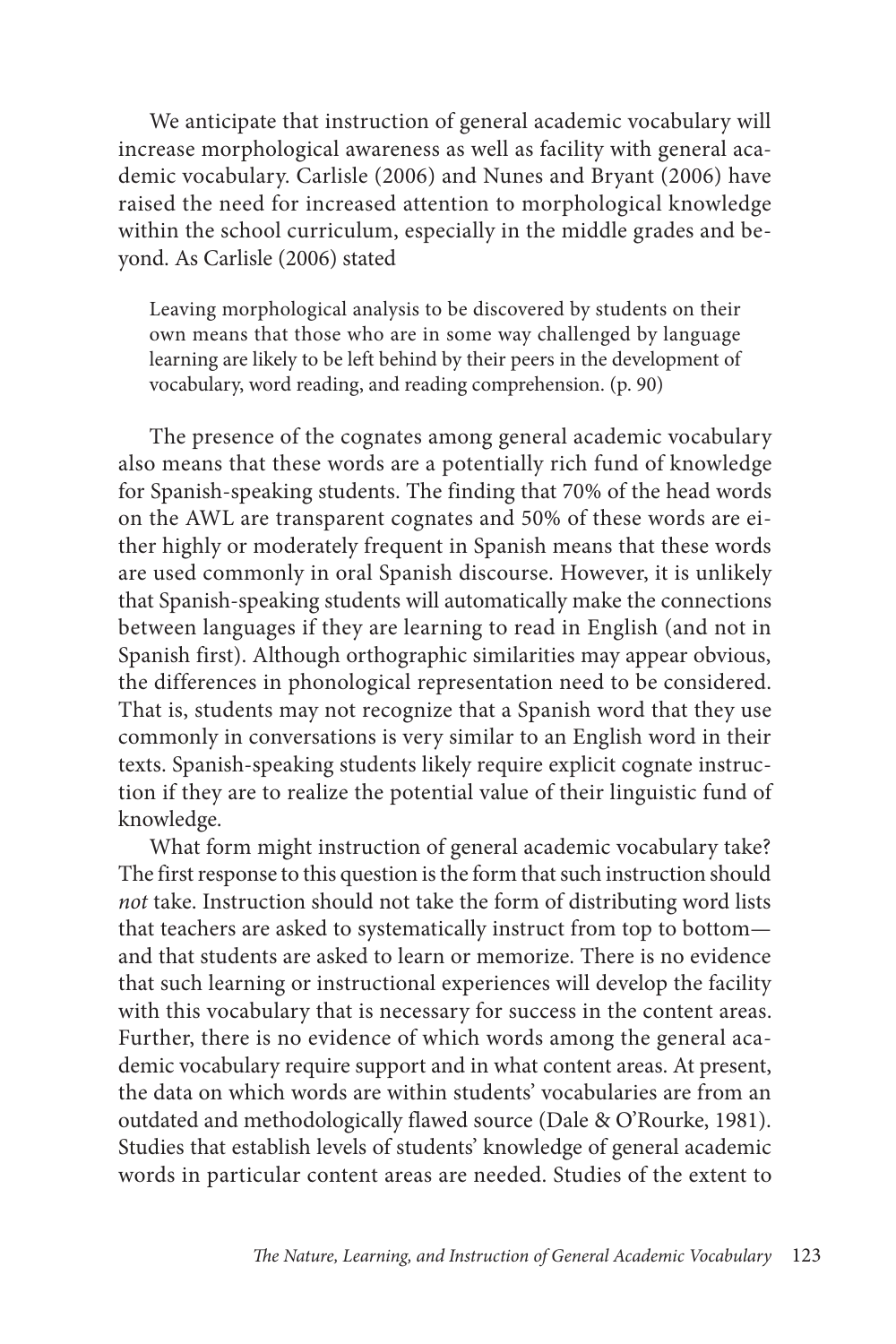which students can generalize their knowledge of base words and derivational affixes within morphological families are also needed. In all likelihood, however, there are substantial numbers of general academic words that would benefit from instructional attention. The review of studies of morphological awareness and of cognates indicate that explicit instruction is needed for students to develop their capacity to expand their vocabularies on the basis of morphological characteristics.

In addition to the previously reviewed studies where morphological knowledge andcognates were the focus, there is a project that is currently examining effects of instruction of specific words on the AWL (Coxhead, 2000) to middle school students (Snow, 2007). In this project titled Word Generation, a group of five words from the AWL is the focus for a week. These words appear in a text that students read (or that is read to students) on Mondays as part of their homeroom period. The texts pertain to topics such as cloning or drug testing in the workplace that are viewed as interesting and controversial to adolescents and young adults. During the homeroom periods of a week (every day or 4 days a week), students are involved in an experience with the texts, content, and words. The science, social studies, and mathematics teachers as well as the English language arts teachers are given information on how the words apply to their content. Students end the week by writing their response or opinions about the topic.

Middle schools have homeroom periods in which instruction such as Word Generation (Snow, 2007) can occur. But where should instruction of general academic vocabulary occur in the upper grades of the elementary school? We suggest that, starting in grades 3 or 4,, this instruction should occur in the reading or language arts period. The reading and language arts are consuming more and more of the school day in elementary schools. Regardless of claims, narrative text continues to consume the curriculum (Walsh, 2003). As the examples in Table 5.1 (see page ##) illustrate, there are critical differences in the vocabularies of narrative and informational texts. One of these differences is in the presence of general academic vocabulary within informational text. General academic vocabulary needs to be situated firmly within the reading and language arts block and then extended to other subject areas across the curriculum. The fact that general academic vocabulary has a high frequency rating and a high dispersion index underscores the value of this instruction. General academic vocabulary words are likely to appear often in a broad array of texts that students read in school, making instruction of this vocabulary essential across content areas. Instruction in these words can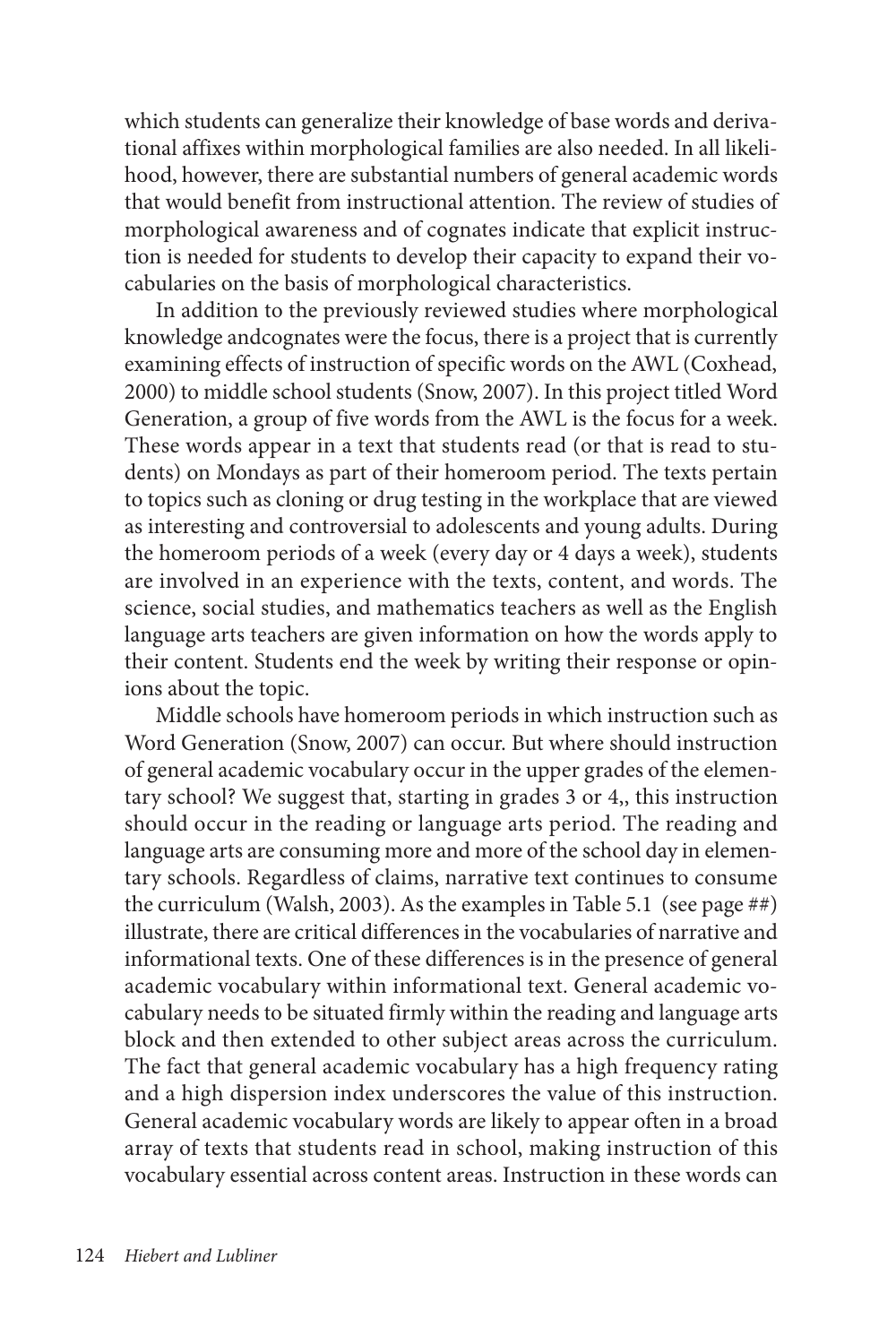provide students with the opportunities to develop understandings of the morphological features of vocabulary within the French/Latin layer of English and the polysemous nature of vocabulary.

# **Conclusions**

In this chapter, we distinguished general academic vocabulary from the content-specific vocabulary of subject areas such as social studies (e.g., *geography*, *environment*), school-task vocabulary that teachers and students need to communicate about tasks (e.g., *learning logs*, *adverb*), and the literary vocabulary of narrative texts (e.g., *gusted*, *hollered*). There is evidence that general academic vocabulary is prominent in content area texts. There is also evidence that students benefit from instruction that promotes morphological awareness. In the decade to come, we are hopeful that reports of instructional projects and interventions on general academic vocabulary will increase. We predict that such attention to the linguistic patterns and meanings of general academic words will contribute to higher levels of comprehension with content area texts and content for many students, particularly students who are English Language Learners as well as those who struggle in becoming proficient readers.

### Questions for Discussion

- 1. Identify a lesson from the beginning, middle, and end of the teachers' manuals for the primary reading/language arts program that your educational agency uses. Follow the same procedure for the science program used by your educational agency. Make a list of the words that are the focus of vocabulary instruction in both of the programs.
	- (a) Sort the words in each list according to the four categories that are described in this chapter.
	- (b) How consistent is the representation of different categories in the two lists to the information presented in this chapter?
	- (c) How well-represented is general academic vocabulary in the words that are identified for instruction?
- 2. Next, locate the text that accompanies the lessons that you have just analyzed. Study these texts for the presence of general academic words (e.g., *conditions*, *process*, *reasons*, *specific)*. If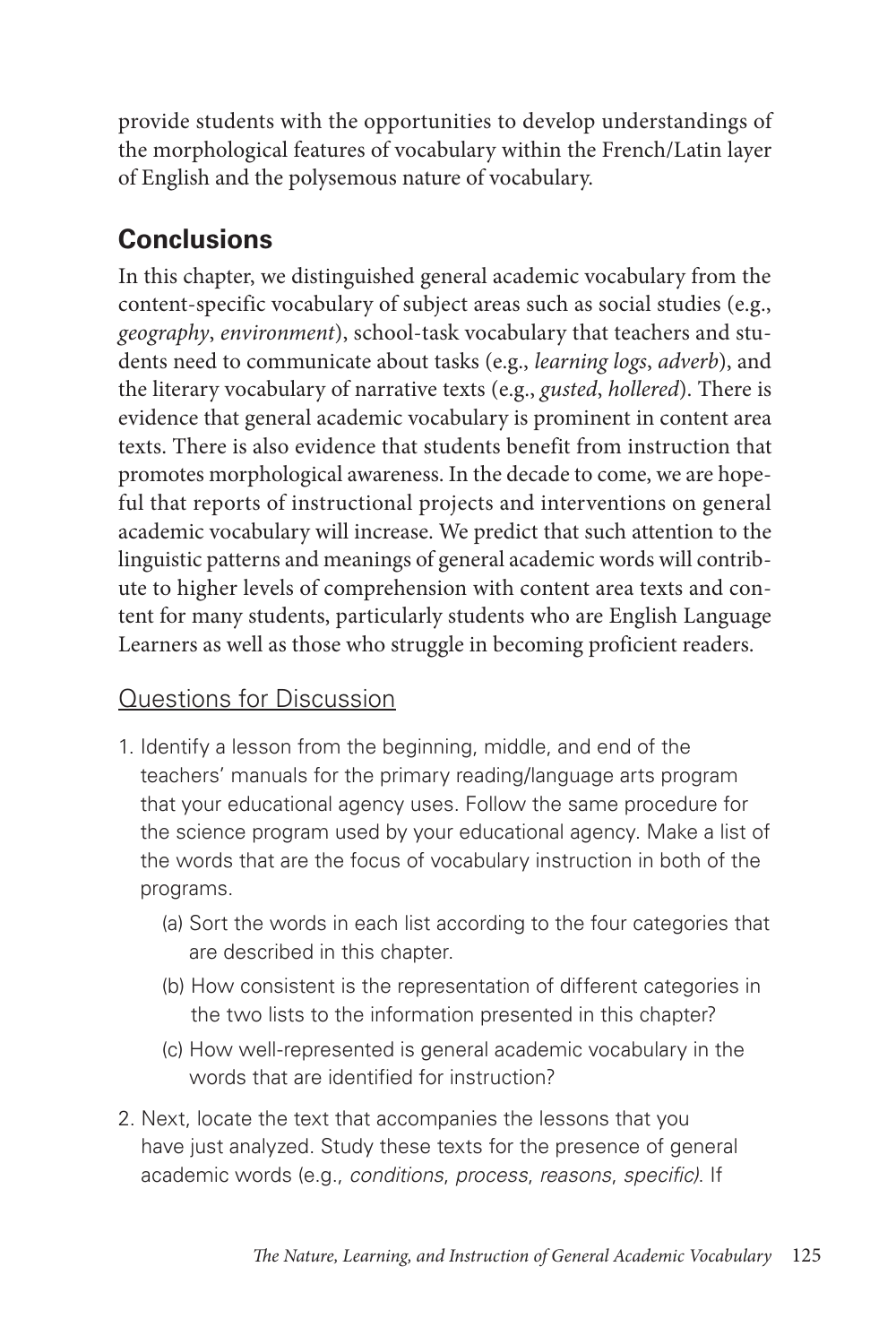possible, enter sample portions of the texts into one of the available analyzers on the Internet.

- (a) What portion of the words in the texts consists of general academic text?
- (b) How attentive is instruction in the teachers' manuals to the presence of this general academic text?
- 3. Using the same lessons from the teachers' manuals and the accompanying student texts, examine treatment of morphological connections across words.
	- (a) How many words within the student texts belong to morphological families, which have similar meanings but differ in affixes and inflected meanings (e.g., *reason*, *reasonable*)?
	- (b) How many words within the student texts are compound words (where two free morphemes form a new word such as *rainforest*)?
	- (c) How many instances can you find where several words occur together consistently to convey a special meaning as in *scientific method* or *learning log*?
	- (d) What is the nature of instruction that addresses these different forms of morphological complexity?

#### **REFERENCES**

- Anglin, J.M. (1993). Vocabulary development: A morphological analysis. *Monographs of the Society for Research in Child Development*, *58*(10), 1–166.
- Bailey, A.L. (2006). Teaching and assessing students learning English in school. In A.L. Bailey (Ed.), *The language demands of school: Putting academic English to the test* (pp. 1–26). New Haven, CT: Yale University Press.
- Barber, C. (2000). *The English language: A historical introduction*. Cambridge, UK: Cambridge University Press.
- Baumann, J.F., Edwards, E.C., Font, G., Tereshinski, C.A., Kame'enui, E.J., & Olejnik, S. (2002). Teaching morphemic and contextual analysis to fifth-grade students. *Reading Research Quarterly*, *37*(2), 150–176.
- Berko, J. (1958). The child's learning of English morphology. *Word, 14*(), 150–177.**[AQ: could not find an issue number this journal. Pls provide.]**
- Berninger, V., Nagy, W.E., Carlisle, J.F., Thomson, J., Hoffer, D., Abbott, S., et al. (2003). Effective treatment for children with dyslexia in grades 4–6: Behavioral and brain evidence. In B. Foorman (Ed.), *Preventing and remediating reading difficulties: Bringing science to scale* (pp. 281–347). Baltimore: York Press.
- Biber, D. (1988). *Variation across speech and writing*. Cambridge: Cambridge University Press.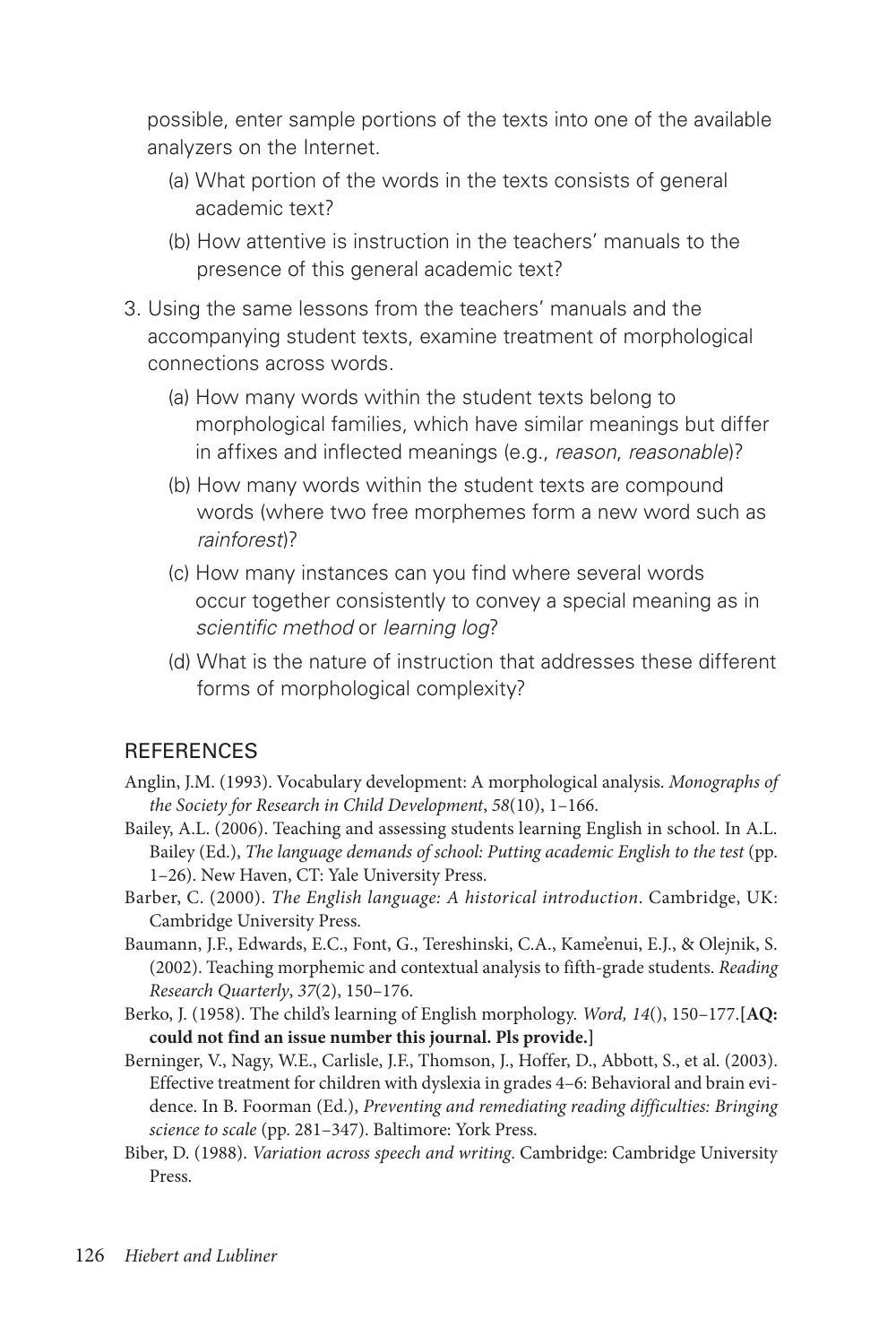- Bowers, J.S., Mimouni, Z., & Arguin, M. (2000). Orthography plays a critical role in cognate priming: Evidence from French/English and Arabic/French cognates. *Memory & Cognition*, *28*(8), 1289–1296.
- Bravo, M.A., Hiebert, E.H., & Pearson, P.D. (2007). Tapping the linguistic resources of Spanish/English bilinguals: The role of cognates in science. In R.K. Wagner, A. Muse, & K. Tannenbaum (Eds.), *Vocabulary development and its implications for reading comprehension* (pp. 140–156). New York: Guilford.
- Butler, F.A., Stevens, R., & Castellon, M. (2006). ELLs and standardized assessments: The interaction between language proficiency and performance on standardized tests. In A.L. Bailey (Ed), *The language demands of school: Putting academic English to the test* (pp. 27–49). New Haven, CT: Yale University Press.
- Carlisle, J.F. (2000). Awareness of the structure and meaning of morphologically complex words: Impact on reading. *Reading and Writing*, *12*(3–4), 169–190.
- Carlisle, J.F. (2006). Fostering morphological processing, vocabulary development, and reading comprehension. In R. Wagner, A. Muse, & K. Tannenbaum (Eds.), *Vocabulary acquisition: Implications for reading comprehension* (pp. 78–103). New York: Guilford.
- Carlisle, J.F., & Fleming, J. (2003). Lexical processing of morphologically complex words in the elementary years. *Scientific Studies of Reading*, *7*(3), 239–253.
- Carlo, M.S., August, D., McLaughlin, B., Snow, C.E., Dressler, C., Lippman, D.N., et al. (2004). Closing the gap: Addressing the vocabulary needs of English-language learners in bilingual and mainstream classrooms. *Reading Research Quarterly*, *39*(2), 188–215.
- Carlo, M.S., August, D., & Snow, C. (2005). Sustained vocabulary-learning strategy instruction for English Language Learners. In E. Hiebert & M. Kamil (Eds.), *Teaching and learning vocabulary: Bringing research to practice* (pp. 137–153). Mahwah, NJ: Erlbaum.
- Carroll, J.B., Davies, P., & Richman, B. (1971). *The American heritage word frequency book*. Boston: Houghton Mifflin.
- Cooper, J.D., Pikulski, J.J., Ackerman, P.A., Au, K.H., Chard, D.J., Garcia, G.G., et al. (2003). *Houghton Mifflin reading (Grade 4)*. Boston: Houghton Mifflin.
- Corson, D. (1997). The learning and use of academic English words. *Language Learning*, *47*(4), 671–718.
- Council for Basic Education. (1998). *Standards for excellence in education: A guide for parents, teachers, and principals for evaluating and implementing standard for education*. Washington, DC: Author.
- Coxhead, A. (2000). A new academic word list. *TESOL Quarterly*, *34*(2), 213–238.
- Cummins, J. (1979). Cognitive/academic language proficiency, linguistic interdependence, the optimum age question, and some other matters. *Working Papers on Bilingualism, 19*(), 121–129.**[AQ: unable to locate issue number. Pls provide.]**
- Cummins, J. (1984). *Bilingualism and special education: Issues in assessment and pedagogy*. Clevedon, England: Multilingual Matters.
- Cunningham, J.W., & Moore, D.W. (1993). The contribution of understanding academic vocabulary to answering comprehension questions. *Journal of Reading Behavior*, *25*(2), 171–180.
- Dale, E., & O'Rourke, J. (1981). Living word vocabulary: A national vocabulary inventory. *Chicago: World Book/Childcraft International.*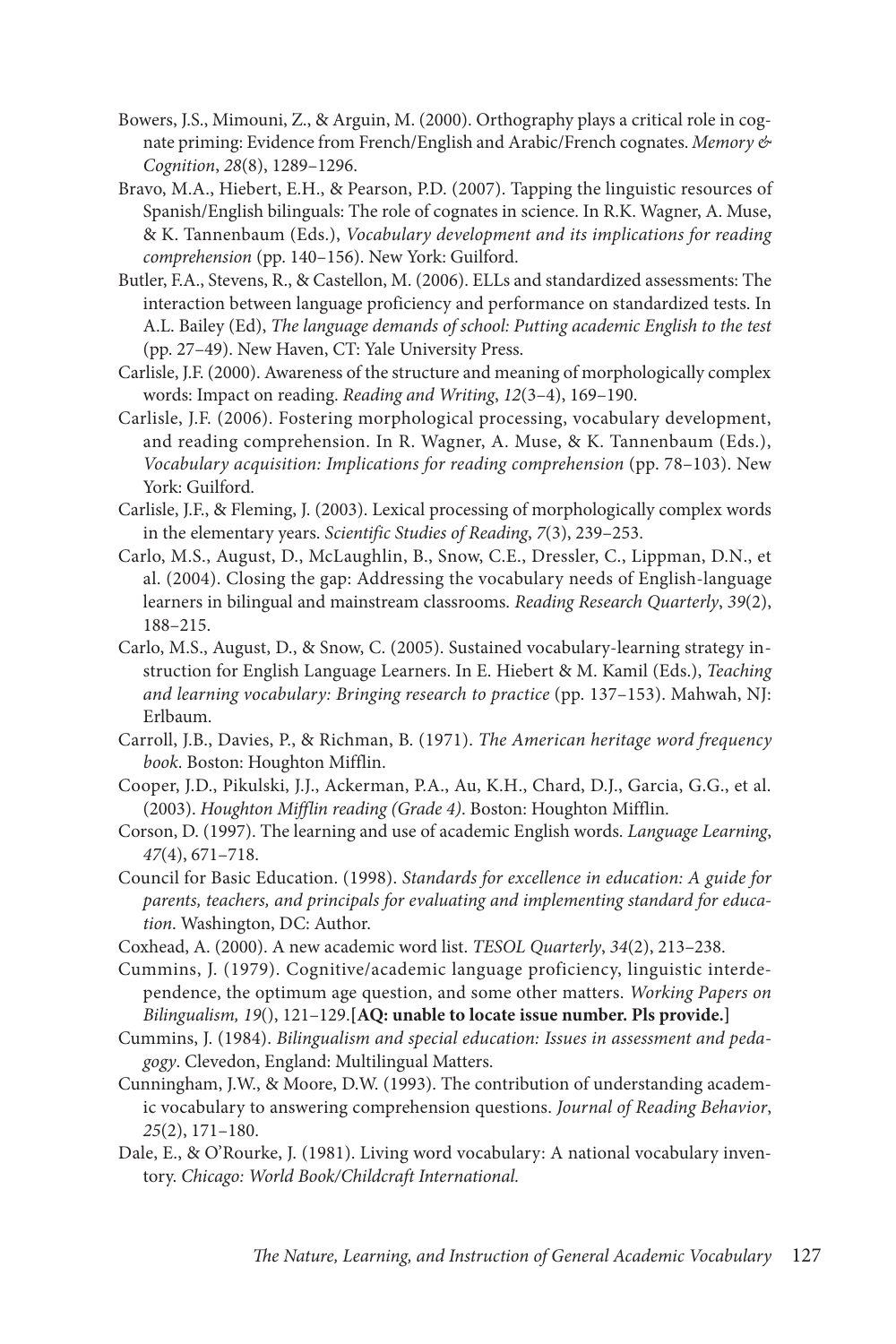- Downing, J. (1970). Children's concepts of language in learning to read. *Educational Research, 12*(), 106–112.[**AQ: unable to locate issue number. Pls provide.**]
- Hancin-Bhatt, B., & Nagy, W. (1994). Lexical transfer and second language morphological development. *Applied Psycholinguistics*, *15*(3), 289–310.
- Hayes, D.P., & Ahrens, M. (1988). Vocabulary simplification for children: A special case of "motherese"? *Journal of Child Language*, *15*(2), 395–410.
- Henry, M.K. (1989). Children's word structure knowledge: Implications for decoding and spelling instruction. *Reading and Writing: An Interdisciplinary Journal, 2*(), 135–152. **[AQ: unable to locate issue number. Pls provide.]**
- Hiebert, E.H. (2007, November 9). *A core academic word list for the middle grades*. Presentation at the Research Institute of the California Reading Association, Ontario, CA.
- Hirsch, E.D., Jr. (1992). *What your 4th grader needs to know: Fundamentals of a good fourth-grade education.* New York: Dell.
- Hirsch, E.D., Jr. (2006). *The knowledge deficit: Closing the shocking education gap for American children*. Boston: Houghton Mifflin.
- Hyland, K., & Tse, P. (2007). Is there an "academic vocabulary"? *TESOL Quarterly*, *41*(2), 235–253.
- Jiménez, R.T., García, G.E., & Pearson, P.D. (1996). The reading strategies of bilingual Latina/o students who are successful English readers: Opportunities and obstacles. *Reading Research Quarterly*, *32*(1), 90–112.
- Katz, L.A. (2004). *An investigation of the relationship of morphological awareness to reading comprehension in fourth and sixth grades*. Unpublished doctoral dissertation, University of Michigan.
- Kendall, J.S., & Marzano, R.J. (2000). *Content knowledge: A compendium of standards and benchmarks for K–12 education* (3rd ed.). Alexandria, VA: Association for Supervision and Curriculum Development.
- Lively, T., August, D., Carlo, M., & Snow, C. (2003). *Vocabulary improvement program for English language learners and their classmates.* Baltimore, MD: Paul Brooks.
- Lubliner, S., & Hiebert, E. (2008, March 26). *An analysis of English-Spanish cognates*. Paper presented at the annual meeting of the American Educational Research Association, New York, NY.
- Mahony, D.L. (1994). Using sensitivity to word structure to explain variance in high school and college level reading ability. *Reading and Writing: An Interdisciplinary Journal*, *6*(1), 19–44.
- Marzano, R.J. (2004). *Building background knowledge for academic achievement.* Alexandria, VA: Association for Supervision and Curriculum Development.
- McLaughlin, B., August, D., & Snow, C. (2000). *Vocabulary knowledge and reading comprehension in English language learners. Final performance report.* Washington DC: Office of Educational Research and Improvement.
- Nagy, W., Berninger, V.W., & Abbott, R.B. (2006). Contributions of morphology beyond phonology to literacy outcomes of upper elementary and middle school students. *Journal of Educational Psychology*, *98*(1), 134–147.
- Nagy, W.E., & Anderson, R.C. (1984). How many words are there in printed school English? *Reading Research Quarterly*, *19*(3), 304–330.
- Nagy, W.E., Berninger, V.W., Abbott, R., Vaughan, K., & Vermeulen, K. (2003). Relationship of morphology and other language skills to literacy skills in at-risk